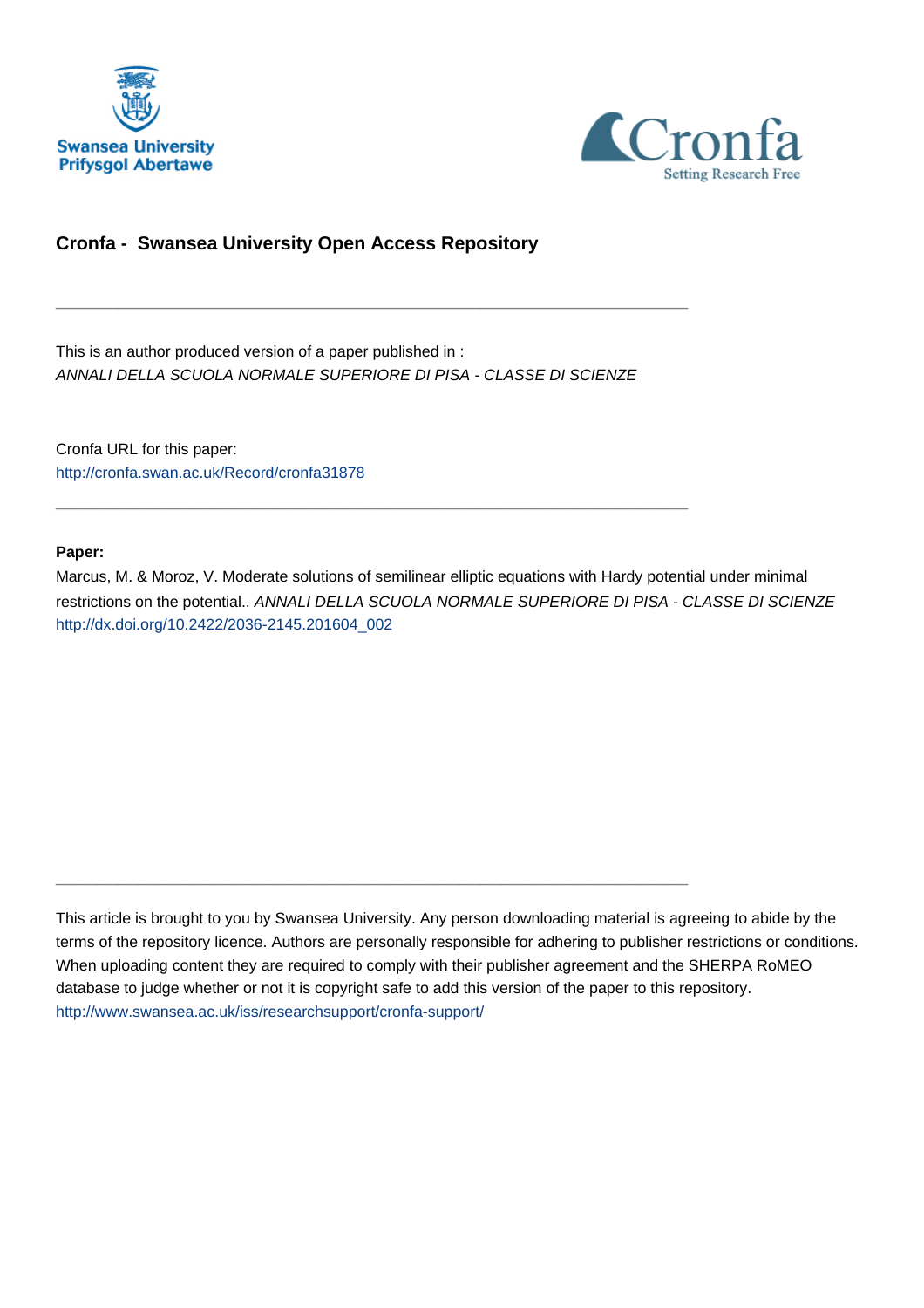# MODERATE SOLUTIONS OF SEMILINEAR ELLIPTIC EQUATIONS WITH HARDY POTENTIAL UNDER MINIMAL RESTRICTIONS ON THE POTENTIAL

MOSHE MARCUS AND VITALY MOROZ

ABSTRACT. We study semilinear elliptic equations with Hardy potential

$$
(E) \qquad \qquad -\mathscr{L}_{\mu}u + u^{q} = 0
$$

in a bounded smooth domain  $\Omega \subset \mathbb{R}^N$ . Here  $q > 1$ ,  $\mathscr{L}_{\mu} = \Delta + \frac{\mu}{\delta_{\Omega}^2}$ 

and  $\delta_{\Omega}(x) = \text{dist}(x, \partial \Omega)$ . Assuming that  $0 \leq \mu < C_H(\Omega)$ , boundary value problems with measure data and discrete boundary singularities for positive solutions of  $(E)$  have been studied in [10]. In the case of convex domains  $C_H(\Omega) = 1/4$ . In this case similar problems have been studied in [8]. In the present paper we study these problems, in arbitrary domains, assuming only  $-\infty < \mu < 1/4$ , even if  $C_H(\Omega) <$ 1/4. We recall that  $C_H(\Omega) \leq 1/4$  and, in general, strict inequality holds. The key to our study is the fact that, if  $\mu < 1/4$  then in smooth domains there exist local  $\mathscr{L}_{\mu}$ -superharmonic functions in a neighborhood of  $\partial\Omega$  (even if  $C_H(\Omega) < 1/4$ ). Using this fact we extend the notion of normalized boundary trace introduced in [10], to arbitrary domains, provided that  $\mu < 1/4$ . Further we study the b.v.p. with normalized boundary trace  $\nu$  in the space of positive finite measures on  $\partial\Omega$ . We show that existence depends on two critical values of the exponent  $q$ and discuss the question of uniqueness. Part of the paper is devoted to the study of the linear operator: properties of local  $\mathscr{L}_{\mu}$ -subharmonic and superharmonic functions and the related notion of moderate solutions. Here we extend and/or improve results of [5] and [10] which are later used in the study of the nonlinear problem.

#### 1. Introduction and main results

1.1. Introduction. On bounded smooth domains  $\Omega \subset \mathbb{R}^N$   $(N \geq 2)$  we study semilinear elliptic equations with Hardy potential of the form,

$$
(P_{\mu}) \qquad \qquad -\Delta u - \frac{\mu}{\delta_{\Omega}^{2}} u + |u|^{q-1} u = 0 \quad \text{in } \Omega,
$$

where  $q > 1$ ,  $-\infty < \mu < 1/4$  and

$$
\delta_{\Omega}(x) := \text{dist}\,(x,\partial\Omega).
$$

Equations  $(P_0)$  had been extensively studied in the past two decades and by now the structure of the set of positive solution of such equations is well understood, see [11] and further references therein. Equation  $(P_\mu)$  with Hardy potential, i.e. with  $\mu \neq 0$ , had been first considered in [5], where a

<sup>2010</sup> Mathematics Subject Classification. 35J60, 35J75, 31B35.

Key words and phrases. Hardy potential, Martin kernel, moderate solutions, normalized boundary trace, boundary singularities.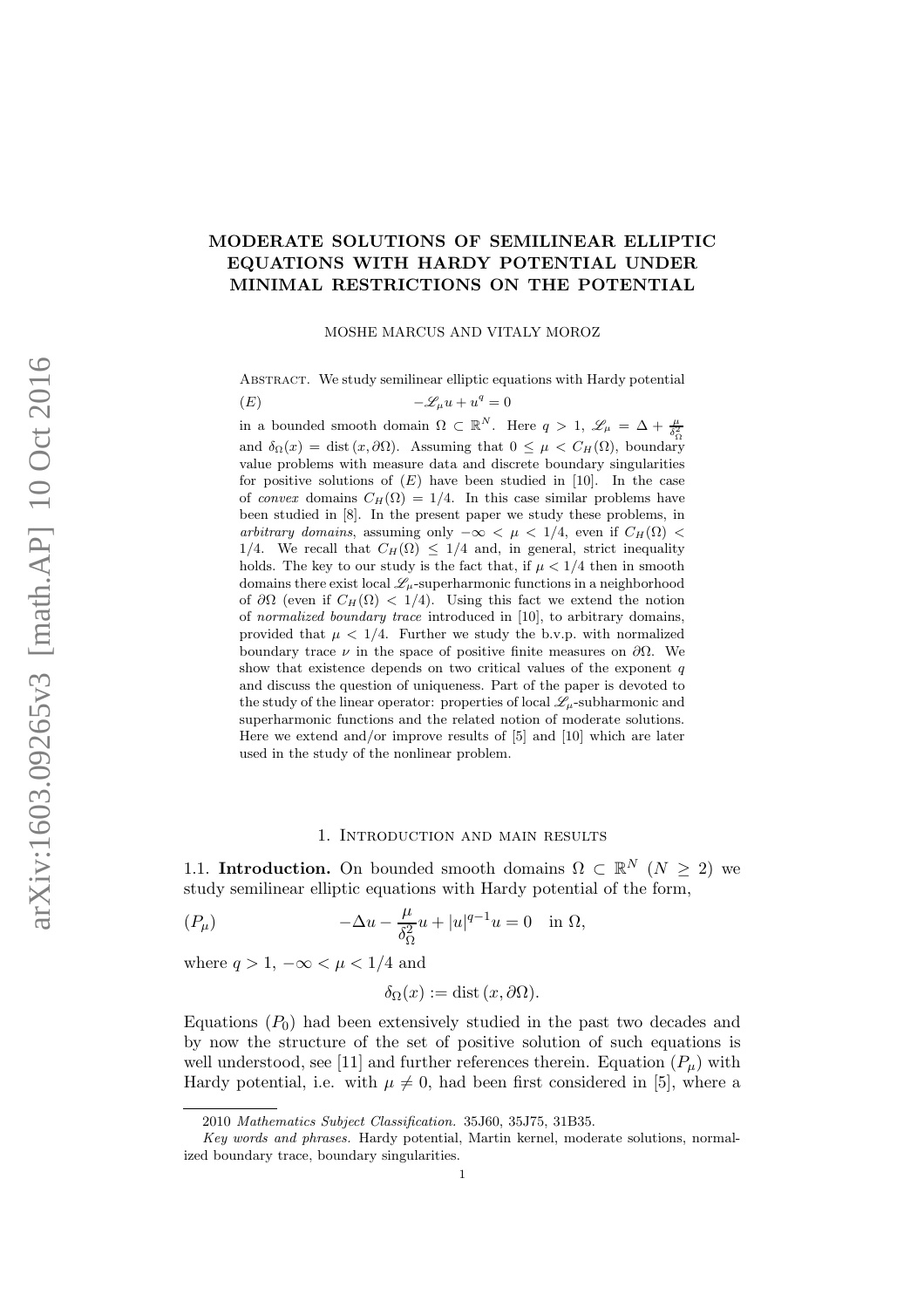classification of positive solutions had been introduced and conditions for the existence and nonexistence of *large* solutions for  $(P_\mu)$  had been derived.

The study and classification of positive solutions of equation  $(P_\mu)$  relies on the properties of the associated linear equation

(1.1) 
$$
-\mathscr{L}_{\mu}h=0 \text{ in } \Omega,
$$

where

$$
\mathscr{L}_\mu := \Delta + \frac{\mu}{\delta_\Omega^2}.
$$

Denote

$$
\alpha_\pm:=\frac{1}{2}\pm\sqrt{\frac{1}{4}-\mu}
$$

and note that  $\alpha_+ + \alpha_- = 1$ . For  $\rho > 0$  and  $\varepsilon \in (0, \rho)$  we use the notation

$$
\Omega_{\rho} := \{ x \in \Omega : \delta(x) < \rho \}, \quad \Omega_{\varepsilon,\rho} := \{ x \in \Omega : \varepsilon < \delta(x) < \rho \}
$$
\n
$$
D_{\rho} := \{ x \in \Omega : \delta(x) > \rho \}, \quad \Sigma_{\rho} := \{ x \in \Omega : \delta(x) = \rho \}.
$$

A function  $w \in L^1_{loc}(G)$  is a  $\mathscr{L}_{\mu}$ -subharmonic in  $\Omega$  if  $\mathscr{L}_{\mu}w \leq 0$  in the distribution sense, i.e.,

$$
\int_G w(-\Delta \varphi) dx - \int_G \frac{\mu}{\delta \Omega} w \varphi dx \leq 0 \qquad \forall \, 0 \leq \varphi \in C_c^{\infty}(\Omega).
$$

We say that w is a *local*  $\mathscr{L}_{\mu}$ -subharmonic function if there exists  $\rho >$ 0 such that  $w \in L^1_{loc}(\Omega_\rho)$  is subharmonic in  $\Omega_\rho$ . Similarly, (local)  $\mathscr{L}_{\mu}$ superharmonic functions are defined with " $\geq$ " in the above inequality.

1.2. The role of the Hardy constant. The existence and properties of positive  $\mathscr{L}_{\mu}$ -harmonic and superharmonic functions in  $\Omega$  are controlled by the Hardy constant of the domain, defined as

(1.2) 
$$
C_H(\Omega) := \inf_{C_c^{\infty}(\Omega) \backslash \{0\}} \frac{\int_{\Omega} |\nabla u|^2 dx}{\int_{\Omega} \frac{u^2}{\delta_{\Omega}^2} dx}.
$$

For a bounded Lipschitz domain it is known that  $C_H(\Omega) \in (0,1/4]$ . If  $\Omega$  is convex then  $C_H(\Omega) = 1/4$ . In general,  $C_H(\Omega)$  varies with the domain and could be arbitrary small (see, e.g. [9, Theorem I and Section 4]) for a discussion and examples).

Denote the *local* Hardy constant in  $\Omega_{\rho}$  relative to  $\partial\Omega$  by

(1.3) 
$$
C_H^{\partial\Omega}(\Omega_\rho) := \inf_{C_c^{\infty}(\Omega_\rho)\setminus\{0\}} \frac{\int_{\Omega_\rho} |\nabla u|^2 dx}{\int_{\Omega_\rho} \frac{u^2}{\delta_{\Omega}^2} dx}.
$$

Note the difference between  $C_H^{\partial\Omega}(\Omega_\rho)$  and  $C_H(\Omega_\rho)$ : the distance involved in the first one is  $\delta_{\Omega}(x) = \text{dist}(x, \partial \Omega)$  while in the second it is  $\delta_{\Omega_{\rho}}(x) =$ dist  $(x, \partial \Omega_{\rho})$ . Obviously  $C_H^{\partial \Omega}(\Omega_{\rho}) \geq C_H(\Omega_{\rho})$ .

The following lemma shows that in contrast to the "global" Hardy constant  $C_H(\Omega)$  the value of the "local" Hardy constant  $C_H^{\partial\Omega}(\Omega_\rho)$  does not depend on the shape of  $\Omega$ , provided that  $\rho$  is sufficiently small.

**Lemma 1.1.** (LOCAL HARDY INEQUALITY) *There exists*  $\bar{\rho} = \bar{\rho}(\Omega) > 0$ *such that for every*  $\rho \in (0, \bar{\rho}]$  *one has*  $C_H^{\partial\Omega}(\Omega_\rho) = C_H(\Omega_\rho) = 1/4$ .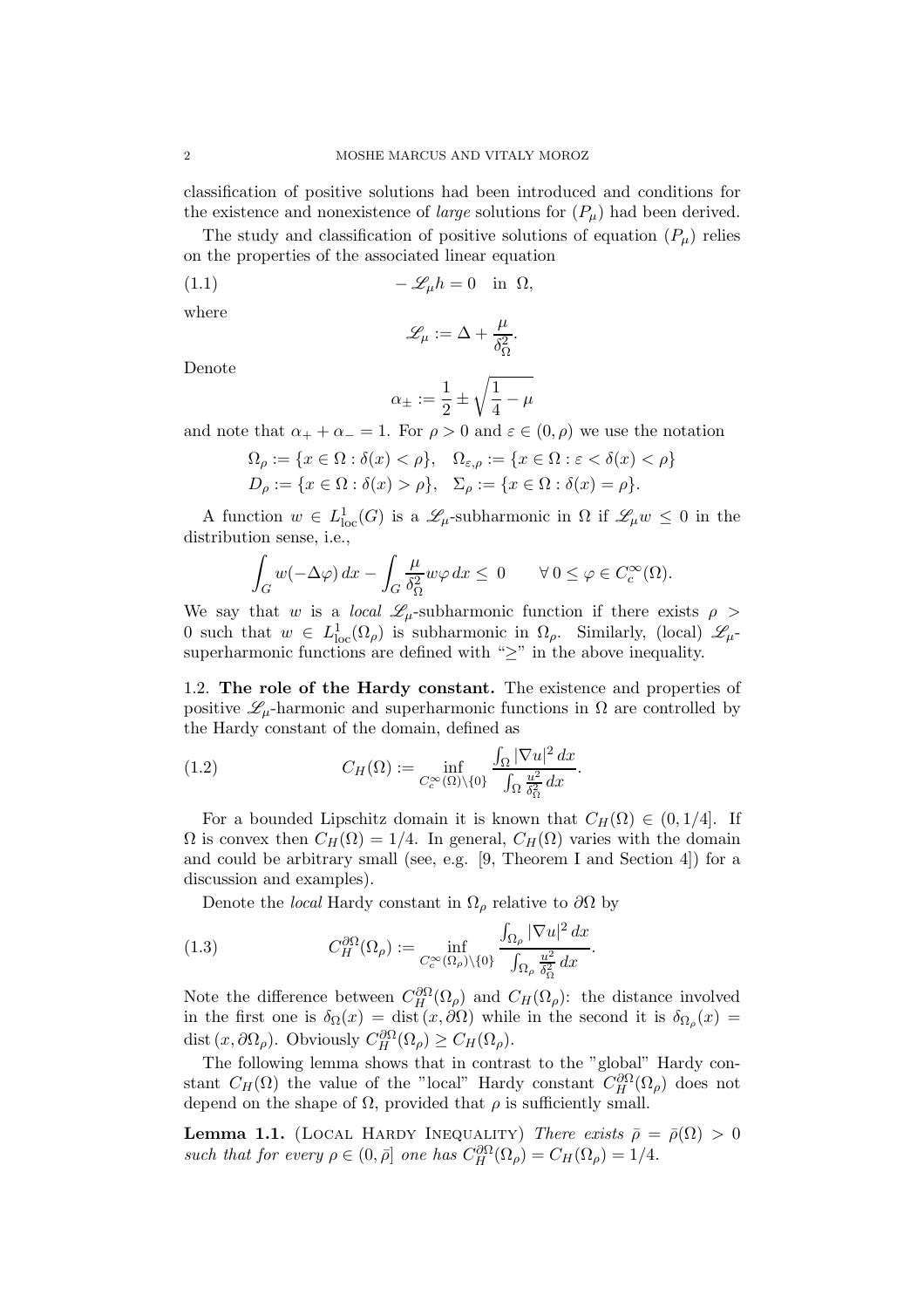The fact that  $C_H^{\partial\Omega}(\Omega_\rho) = 1/4$  is due to [9, p.3246], while  $C_H(\Omega_\rho) = 1/4$ follows from [6, Lemma 1.2].

The relation between Hardy constant and the existence of positive  $\mathscr{L}_{\mu}$ superharmonics is explained by the following classical result, cf. [9, p.3246].

**Lemma 1.2.** *Equation* (1.1) *admits a positive*  $\mathscr{L}_{\mu}$ -superharmonic function *in*  $\Omega$  *if and only if*  $\mu \leq C_H(\Omega)$ *.* 

*Equation* (1.1) *admits a positive*  $\mathscr{L}_{\mu}$ -superharmonic in  $\Omega_{\rho}$  with  $\rho \in (0, \bar{\rho})$ *if and only if*  $\mu \leq 1/4$ *.* 

Thus, according to Lemma 1.1, if  $C_H(\Omega) < 1/4$  then, for  $\mu \in [C_H(\Omega), 1/4)$ , there exist local positive  $\mathscr{L}_{\mu}$ -superharmonic functions but no "global" positive  $\mathscr{L}_{\mu}$ -superharmonic functions in  $\Omega$ .

1.3. Moderate solutions and normalised boundary trace. In this work we study *moderate* positive solutions of nonlinear equation  $(P_u)$  in the range  $\mu < 1/4$ , including negative values of  $\mu$ . Recall that in the classical theory of equations  $(P_\mu)$  with  $\mu = 0$ , moderate solution is a solution which is dominated by a positive harmonic function, cf. [11, pp.66-69]. This concept had been extended to equations  $(P_\mu)$  with  $0 \leq \mu < C_H(\Omega)$  in [10], where  $\mathcal{L}_{\mu}$ -moderate solution is defined as a solution dominated by a positive  $\mathscr{L}_{\mu}$ -harmonic function. This definition is not applicable in the range  $\mu \in [C_H(\Omega), 1/4)$ , when the set of positive  $\mathscr{L}_{\mu}$ -harmonic function is empty. Therefore we modify it as follows:

**Definition 1.3.** A solution  $u \in L^1_{loc}(\Omega)$  of equation  $(P_\mu)$  is  $\mathscr{L}_{\mu}$ *-moderate* if there exists a local positive  $\mathscr{L}_{\mu}$ -harmonic function h such that  $|u| \leq h$  in  $\Omega_{\rho}$ for some  $\rho \in (0, \bar{\rho}]$ .

We are going to show that equation  $(P_\mu)$  admits  $\mathscr{L}_\mu$ -moderate solutions, with prescribed (normalized) boundary data, in the *entire* domain Ω for every  $\mu < 1/4$ , even when  $C_H(\Omega) < 1/4$ . The *existence* of a certain class of positive solutions was observed in [5, Lemma 4.15].

More specifically, we study the generalised boundary trace problem

$$
(P_{\mu}^{\nu}) \qquad \qquad \left\{ \begin{array}{rcl} -\mathscr{L}_{\mu}u + |u|^{q-1}u & = & 0 & \text{in } \Omega, \\ & & \mathrm{tr}^*_{\partial\Omega}(u) & = & \nu, \end{array} \right.
$$

where  $\mu < 1/4$ ,  $q > 1$ ,  $\nu \in \mathcal{M}^+(\partial\Omega)$  and  $\text{tr}^*_{\partial\Omega}(u)$  denotes the *normalized boundary trace* of a positive Borel function u on  $\partial\Omega$ . A function  $u \in L^q_{loc}(\Omega)$ is a solution of  $(P^{\nu}_{\mu})$  if it satisfies the equation in the distribution sense and attains the indicated boundary data.

The concept of normalised boundary trace was introduced in [10] in order to classify positive moderate solutions of  $(P^{\nu}_{\mu})$  in terms of their behaviour at the boundary, when  $0 < \mu < C_H(\Omega)$ .<sup>1</sup> It is defined as follows.

A nonnegative Borel function  $u : \Omega \to \mathbb{R}$  possesses a *normalised boundary trace*  $\nu \in \mathfrak{M}^+(\partial\Omega)$  if,

<sup>&</sup>lt;sup>1</sup>Actually, the assumption  $\mu > 0$  was introduced in [10] only for simplicity: the normalised boundary trace is well-defined and the related results remain valid for any  $\mu < C_H(\Omega)$ .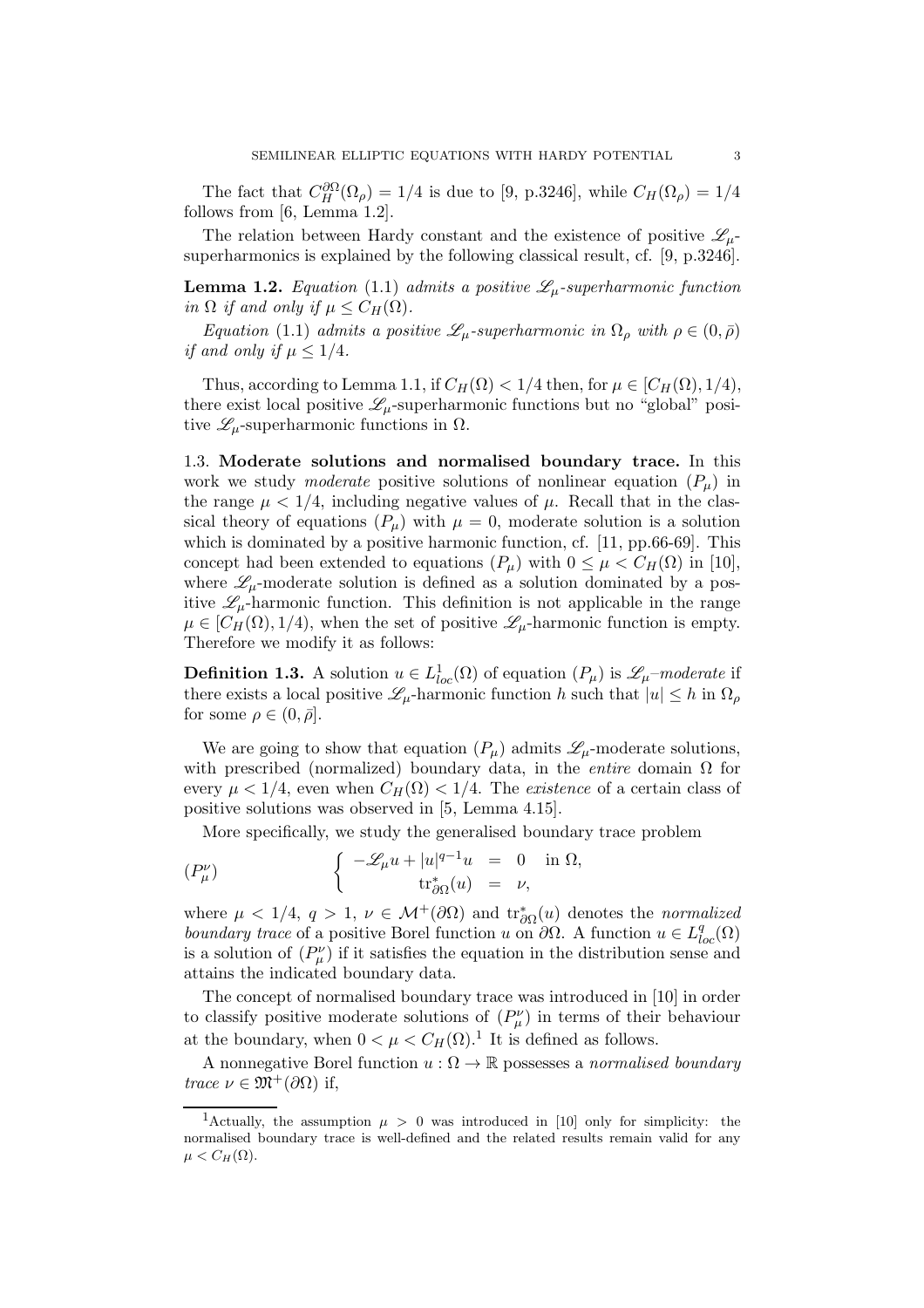(1.4) 
$$
\lim_{\varepsilon \to 0} \frac{1}{\varepsilon^{\alpha_-}} \int_{\Sigma_{\varepsilon}} |u - \mathbb{K}_{\mu}^{\Omega}[\nu]| dS = 0
$$

where  $K^{\Omega}_{\mu}$  is the Martin kernel of  $\mathscr{L}_{\mu}$  in  $\Omega$ . If, for a given u there exists a measure  $\nu$  as above then it is unique.

By Ancona [2], if  $\mu < C_H(\Omega)$  there is a (1-1) correspondence between the set of positive  $\mathscr{L}_{\mu}$ -harmonic functions in  $\Omega$  and  $\mathfrak{M}^+(\partial\Omega)$ ; the  $\mathscr{L}_{\mu}$ -harmonic function v corresponding to a measure  $\nu$  has the representation  $v = K^{\Omega}_{\mu}[\nu]$ . (For details and notation see Subsection 2.1 below.)

We point out that, except in the case  $\mu = 0$ ,  $\text{tr}_{\partial \Omega}^*(u)$  is *not* the standard measure boundary trace of u. In fact, when  $\mu > 0$ , the measure boundary trace of any  $\mathscr{L}_{\mu}$ -harmonic function is zero.

In order to extend the definition of normalised boundary trace to arbitrary  $\mu < 1/4$  we pick  $\rho \in (0, \bar{\rho}]$  (with  $\bar{\rho}$  as in Lemma 1.1) and employ (1.4) with  $K_{\mu}^{\Omega_{\rho}}$  instead of  $K_{\mu}^{\Omega}$ . Since  $C_H(\Omega_{\rho}) = 1/4$ ,  $K_{\mu}^{\Omega_{\rho}}$  is well defined for every  $\mu < 1/4$ .

We show that if, for some  $\rho$  as above, there exists  $\nu \in \mathfrak{M}_+(\partial\Omega)$  such that

(1.5) 
$$
\lim_{\varepsilon \to 0} \frac{1}{\varepsilon^{\alpha_-}} \int_{\Sigma_{\varepsilon}} |u - \mathbb{K}_{\mu}^{\Omega_{\rho}}[\nu]| dS = 0
$$

then (1.5) holds for every  $\rho \in (0, \bar{\rho}]$  and the measure  $\nu$  is independent of  $\rho$ .

In addition we show that a positive solution of equation  $(P_u)$  possesses a normalised boundary trace if and only if it is a moderate solution.

1.4. Main results. We start with a few results about the linear operator.

**Theorem 1.4.** Let  $\mu < 1/4$ . Suppose that u is positive and  $\mathscr{L}_{\mu}$ -subharmonic *in*  $\Omega_{\bar{\rho}}$ *. Then* u *has a normalized boundary trace on*  $\partial\Omega$  *if and only if* u *is dominated in*  $\Omega_{\rho}$  *(for some*  $\rho \in (0,\bar{\rho})$ *) by an*  $\mathscr{L}_{\mu}$ -harmonic function.

**Theorem 1.5.** Let  $\mu < 1/4$ . Suppose that u is a non-negative,  $\mathscr{L}_{\mu}$ -subhar*monic function in*  $\Omega_{\bar{\rho}}$ *. In addition assume that, for some*  $\rho \in (0, \bar{\rho})$  *u is dominated in*  $\Omega_{\rho}$  *by an*  $\mathscr{L}_{\mu}$ -harmonic function. Then, either

*(i)*  $tr_{\partial\Omega}^* u = 0$ *, in which case, for every*  $\beta \in (0, \rho)$  *there exists a constant*  $c_{\beta} > 0$  *such that* 

(1.6) 
$$
u(x) \le c_{\beta} \delta(x)^{\alpha_+} \quad in \ \Omega_{\beta}
$$

*or*

 $(iii)$   $\text{tr}^*_{\partial\Omega}u > 0$ , *in which case, for every*  $\beta$  *as above,* 

(1.7) 
$$
\frac{1}{c_{\beta}}\beta(x)^{\alpha_{-}} \leq \int_{\Sigma_{\beta}} u dS \leq c_{\beta}\beta^{\alpha_{-}} \quad in \ \Omega_{\beta}.
$$

**Theorem 1.6.** Let  $\mu < 1/4$ . Suppose that u is positive and  $\mathscr{L}_{\mu}$ -superhar*monic in*  $\Omega_{\bar{\rho}}$ *. If*  $\text{tr}^*_{\partial\Omega}u \neq 0$  *then* (1.7) *holds.* 

**Corollary 1.7.** *Suppose that* u *is non-negative and*  $\mathscr{L}_{\mu}$ -subharmonic in  $\Omega_{\bar{\rho}}$ *. Then either* (1.6) *holds or*

(1.8) 
$$
0 < \limsup_{\beta \to 0} \frac{1}{\beta^{\alpha_{-}}} \int_{\Sigma_{\beta}} u dS.
$$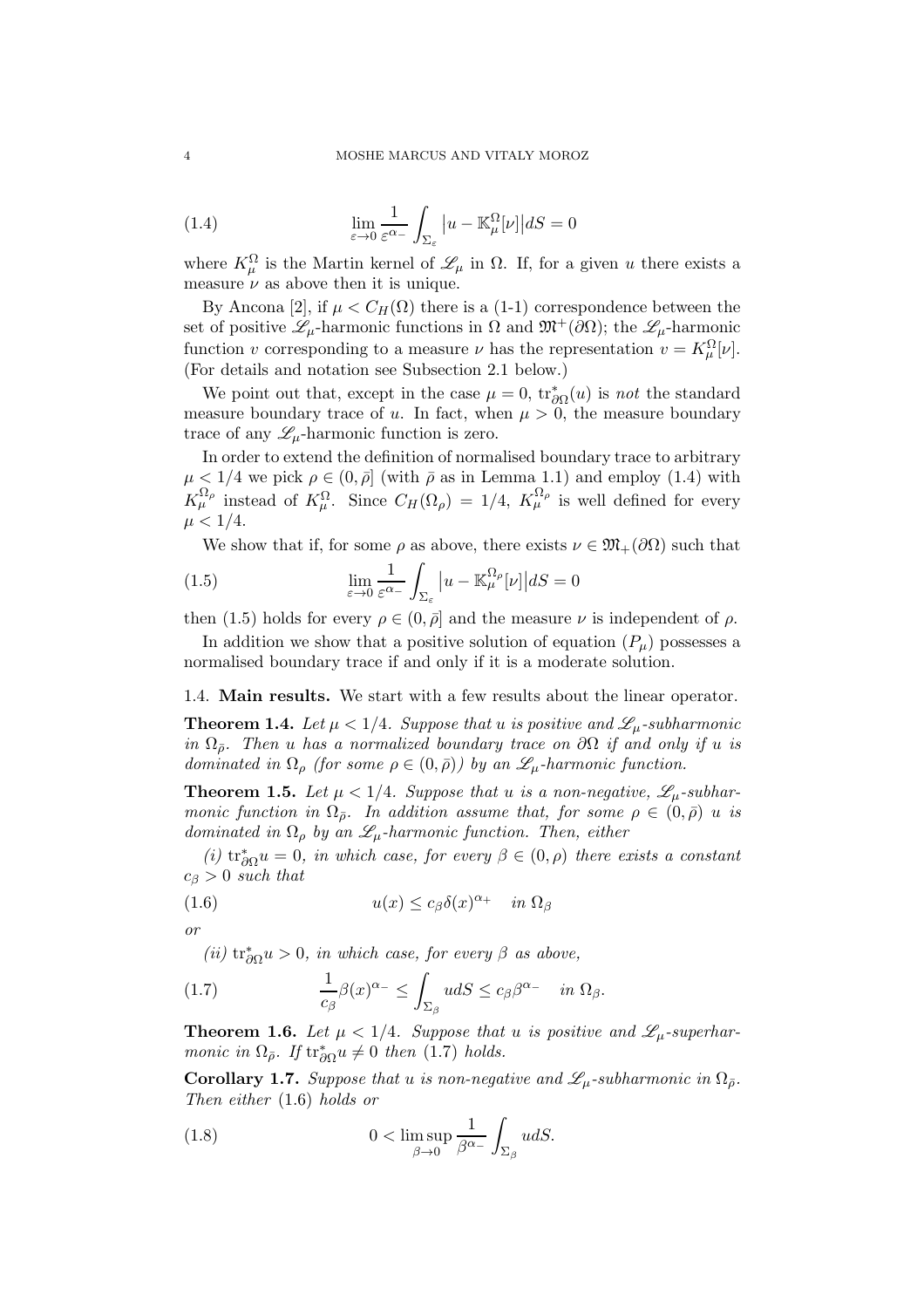*Remark* 1.8*.* The corollary is an improved version of [5, Thm. 2.9]. Since we do not assume that u is dominated by an  $\mathscr{L}_{\mu}$ -harmonic function the alternative to  $(1.6)$  is not necessarily  $(1.7)$  but only  $(1.8)$  which is nothing more than the negation of the statement  $\text{tr}^*_{\partial\Omega}u = 0$ .

Clearly every positive subsolution of the nonlinear equation  $(P_\mu)$  is  $\mathscr{L}_{\mu}$ subharmonic so that the above results apply to it.

We turn to the nonlinear problem.

**Theorem 1.9.** Let  $\mu < 1/4$  and  $\nu \in \mathfrak{M}^+(\partial\Omega) \setminus \{0\}$ . Assume that  $\mathbb{K}_{\mu}^{\Omega_{\rho}}[\nu] \in$  $L^q_{\delta}$  $\delta^q_{\delta^{a+}}(\Omega_\rho)$  *for some*  $\rho \in (0, \bar{\rho}]$ *. Then the boundary value problem*  $(P^\nu_\mu)$  *admits a positive solution* u*.*

We emphasise that if  $C_H(\Omega) < 1/4$  then for  $\mu \in [C_H(\Omega), 1/4)$  an  $\mathscr{L}_{\mu}$ harmonic extension of  $\nu$  exists only locally in a strip  $\Omega_{\rho}$ . Nevertheless, problem  $(P^{\nu}_{\mu})$  has a positive solution in  $\Omega$ , for any  $\mu < 1/4$ .

When  $\mu < C_H(\Omega)$  problem  $(P^{\nu}_{\mu})$  admits at most one solution for every  $\nu \in \mathfrak{M}_+(\partial\Omega)$  [10]. However, if  $C_H(\Omega) < \mu < 1/4$  then uniqueness fails. Indeed, it was proved in [5, Theorem 5.3] that in the latter case there exists a positive solution of  $(P^{\nu}_{\mu})$  with  $\nu = 0$ . An alternative, more direct proof, of this result is presented in Appendix A.

**Theorem 1.10.** Let u be a positive solution of  $(P_u)$ . Then,

- (*i*) *u* has a normalized boundary trace if and only if  $u \in L^q(\Omega; \delta^{\alpha_+})$ .
- *(ii) If* u *has normalized boundary trace* ν *then*

(1.9) 
$$
\lim_{x \to y} \frac{u(x)}{\mathbb{K}_{\mu}^{\Omega_{\rho}}[\nu](x)} = 1 \quad \text{non-tangentially, for } \nu \text{-a.e. } y \in \partial \Omega.
$$

**Theorem 1.11.** Let  $\nu \in \mathfrak{M}_+(\partial\Omega)$ . If  $\mathbb{K}_{\mu}^{\Omega_{\rho}}[\nu] \in L^q(\Omega; \delta^{\alpha_+})$  then  $(P^{\nu}_{\mu})$  has a *solution.*

In general, the existence of a solution of  $(P^{\nu}_{\mu})$  does not imply that  $\mathbb{K}_{\mu}^{\Omega_{\rho}}[\nu]\in$  $L^q(\Omega; \delta^{\alpha_+})$ . In fact, for any  $\mu > 0$  and  $q > 1$ , one can construct functions  $f \in$  $L^1(\partial\Omega)$  such that  $\mathbb{K}_{\mu}^{\Omega_{\rho}}[f] \notin L^q(\Omega;\delta^{\alpha_+})$  while  $(P_{\mu}^{\nu})$  has a solution whenever  $\nu = f \in L^1(\partial\Omega).$ 

Let

(1.10) 
$$
q_{\mu,c} := \frac{N + \alpha_+}{N - 1 - \alpha_-} \quad \forall \mu < 1/4.
$$

The next result has been obtained in [10, Theorems E and F] for  $\mu \in$  $(0, C_H(\Omega))$ . A similar result is presented in [8, Theorems D and E], under the assumption that  $\Omega$  is a convex domain, in which case it is known that  $C_H(\Omega) = 1/4.$ 

**Proposition 1.12.** Let  $\mu < 1/4$ . If  $1 < q < q_{\mu,c}$  then the boundary value problem  $(P^{\nu}_{\mu})$  has a solution for every Borel measure  $\nu \in \mathfrak{M}^+(\partial\Omega)$ . More*over, if*  $q \geq q_{\mu,c}$  *then problem*  $(P^{\nu}_{\mu})$  *has no solution when*  $\nu$  *is the Dirac measure.*

In the next proposition, the existence statement is a consequence of Theorem 1.11. The non-existence part is more subtle.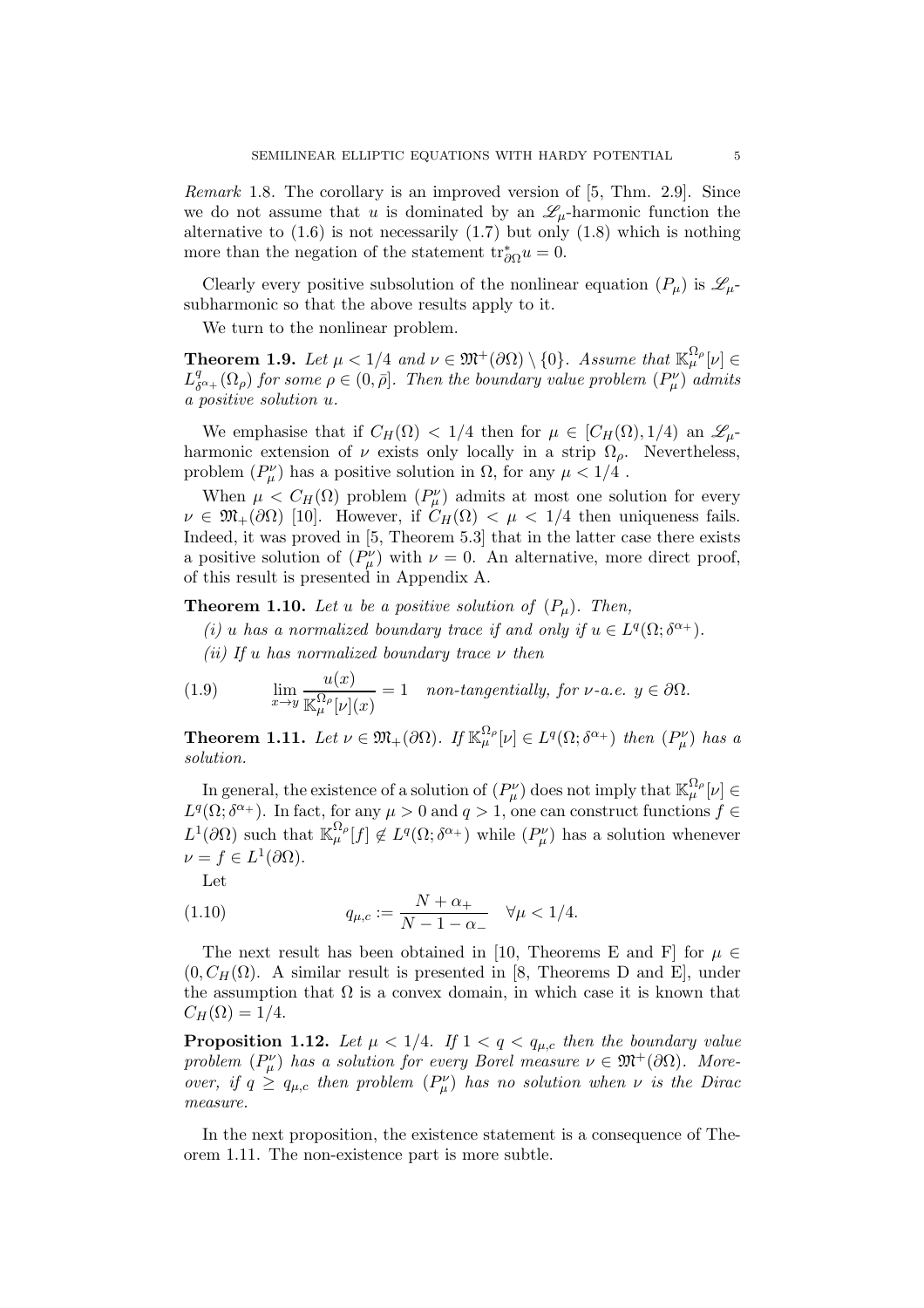**Proposition 1.13.** *(i) For every*  $\mu < 1/4$  *put* 

$$
q_{\mu}^* = \begin{cases} \infty & \text{if } \mu \ge 0\\ 1 - \frac{2}{\alpha_-} & \text{if } \mu < 0. \end{cases}
$$

*If*  $1 < q < q^*_{\mu}$  then problem  $(P^{\nu}_{\mu})$  has a solution for every measure  $\nu =$  $fdS, f \in L^1(\partial\Omega)$ .

*(ii) If*  $q \ge q^*_{\mu}$  *then problem*  $(P^{\nu}_{\mu})$  *has no solution for any*  $\nu \in \mathfrak{M}_+(\partial\Omega)\setminus\{0\}$ *.* 

*Remark* 1.14. If  $\mu < 0$  then  $\alpha$  = < 0 so that  $q^*_{\mu} > 1$  and  $q_{\mu,c} < q^*_{\mu}$ .

The paper is organised as follows. In Section 2 we study the linear problem. We derive estimates of the Green and Martin kernels of  $\mathscr{L}_{\mu}$  in  $\Omega_{\rho}$  and discuss the boundary behavior of local positive  $\mathscr{L}_{\mu}$ -sub and superharmonic functions in terms of the normalized trace.

In Section 3 these results are applied to the study of the nonlinear boundary value problem  $(P^{\nu}_{\mu}).$ 

#### 2. Linear equation and normalised boundary trace

2.1. The local behavior of Green and Martin kernels. We recall some results concerning Schrödinger equations, that are needed in what follows. The results are due to Ancona  $[2]$ . Let  $D$  be a bounded Lipschitz domain and consider the Schrödinger operator  $\mathscr{L}^V = \Delta + V$  where  $V \in C(D)$  is a potential such that, for some constant  $a > 0$ ,  $|V(x)| \leq a \operatorname{dist}(x, \partial D)^{-2}$ and  $\mathscr{L}^V$  possesses a positive supersolution. (If  $V \leq 0$  there is always a supersolution namely,  $u = 1$ .) Then  $\mathscr{L}^V$  has a Green function  $G^V$  and Martin kernel  $K^V$  in D. The Martin boundary coincides with  $\partial D$  and the following holds,

**Theorem 2.1** (Representation Theorem). *For every*  $\nu \in \mathfrak{M}^+(\partial D)$  *the function*

$$
\mathbb{K}^V[\nu](x) := \int_{\partial D} K^V(x, y) d\nu(y), \quad x \in D,
$$

*is*  $\mathscr{L}^V$ -harmonic in D. Conversely, if u is a positive  $\mathscr{L}^V$ -harmonic function *in D then there exists a unique measure*  $\nu \in \mathfrak{M}^+(\partial D)$  *such that*  $u = \mathbb{K}^V[\nu]$ *.* 

In order to state the boundary Harnack principle we need additional notation. Let  $y \in \partial D$  and let  $\xi = \xi^y$  be a local set of coordinates centered at y such that the  $\xi_1$ -axis is in the direction of an interior pseudo normal  $\mathbf{n}_{\mathbf{v}}$ . (If D is a  $C^1$  domain we may take  $\mathbf{n}_{\mathbf{y}}$  to be the interior unit normal.) Denote

$$
T_y(r,\rho) = \{ \xi = (\xi_1, \xi') : |\xi_1| < \rho, \quad |\xi'| < r \}.
$$

Assume that r and  $\rho$  are so chosen that

$$
\omega_y := T_y(r, \rho) \cap D = \{ \xi : F_y(\xi') < \xi_1 < \rho, \, |\xi'| < r \}
$$

where  $F_y$  is a Lipschitz function in  $\mathbb{R}^{N-1}$ , with Lipschitz constant  $\Lambda$ ,  $F_y(0) =$ 0 and  $12\Lambda < \rho/r$ . Since D is a bounded Lipschitz domain  $\Lambda, r, \rho$  can be chosen independently of  $y \in \partial D$ .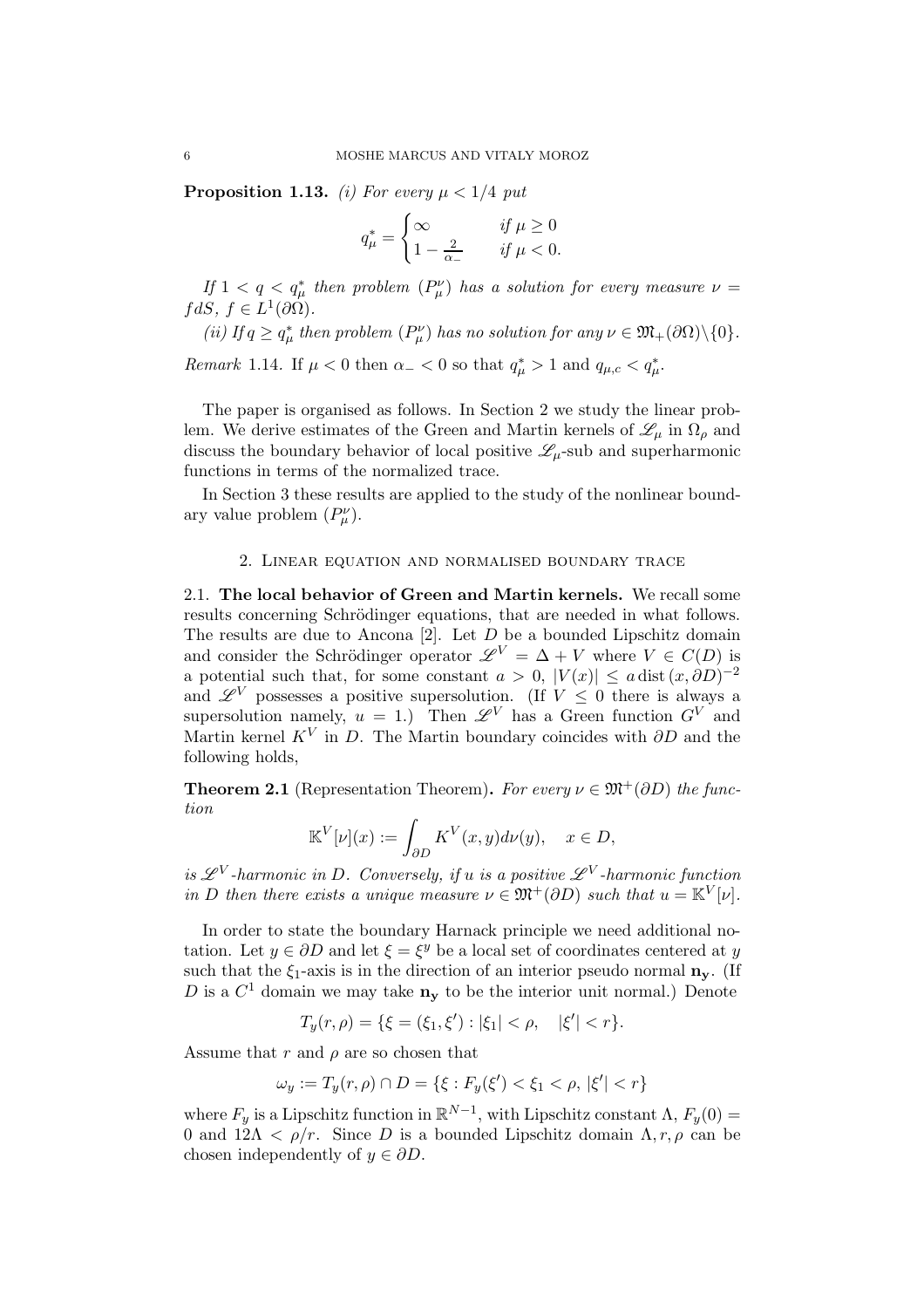Let  $A \in T(r, \rho)$  be the point such that  $\xi(A) = (\rho/2, 0)$ . Then the boundary Harnack principle reads as follows: If  $u, v$  are positive  $\mathscr{L}_{\mu}$ -harmonic functions in  $\omega_y$  vanishing continuously on  $\partial\Omega \cap T_y(r,\rho)$  then

(2.1) 
$$
C^{-1} \frac{u(A)}{v(A)} \le \frac{u(\xi)}{v(\xi)} \le C \frac{u(A)}{v(A)} \quad \forall \xi \in T_y(r/2, \rho/2) \cap D,
$$

where the constant C depends only on  $N, M, \rho/r$  and the Lipschitz constant of  $F_y$ , say  $\Lambda$ . ( $\Lambda$  may be taken to be independent of  $y \in \partial D$ .)

We also need the following consequence of the boundary Harnack principle (c.f. Ancona [1, Lemma 3.5]): there exist positive numbers  $c, t_0$  such that

$$
(2.2) \t\t c^{-1}|x-y|^{2-N} \le K^V(x,y)G^V(x,x_0) \le c|x-y|^{2-N}
$$

for every  $y \in \partial \Omega'$  and x on the interior pseudo normal at y such that  $|x-y| \leq t_0$ .

Recall that if  $V(x) = \mu \text{dist}(x, \partial D)^{-2}$  and  $\mu \langle C_H(D) \rangle$  then  $\mathscr{L}^V$  has a positive supersolution. In particular, if  $D = \Omega_{\bar{\rho}}$  then  $C_H(D) = 1/4$ . Therefore, in this case, the above results apply to the operator  $\mathscr{L}_{\mu} = \Delta + \frac{\mu}{\delta_{\Omega}^2}$ for every  $\mu < 1/4$ .

*Notation.* Let D be a subdomain of  $\Omega$  and denote

$$
\mathcal{L}_{\mu,D} = \Delta + \frac{\mu}{\delta_D^2} \quad \text{where} \quad \delta_D(x) = \text{dist}(x, \partial D).
$$

Assume that  $\mu \langle C_H(D) \rangle$  and let D' be a subdomain of D. Obviously  $C_H(D') \geq C_H(D)$ . Denote the Green kernel (resp. the Martin kernel) of  $\mathscr{L}_{\mu}$  in D by  $G_{\mu}^{D}$  (resp.  $K_{\mu}^{D}$ ). Denote the Green kernel (resp. the Martin kernel) of  $\mathscr{L}_{\mu,D}$  in D' by  $G_{\mu,D}^{D'}$  (resp.  $K_{\mu,D}^{D'}$ ).

**Lemma 2.2.** *Assume that*  $\mu < 1/4$ *. Let*  $\bar{\rho}$  *be as in Lemma 1.1 and*  $t \in (0, \bar{\rho})$ *.*  $Put U = \Omega_{\overline{\rho}} = [\delta(x) < \overline{\rho}], \Omega_t = [\delta(x) < t], U_t = [\overline{\rho} > \delta(x) > t].$  Then,

(2.3) 
$$
G_{\mu}^{\Omega_{t/2}}(x,y) \leq
$$

$$
C(t) \inf(|x-y|^{2-N}, \delta(x)^{\alpha+\delta(y)^{\alpha+}|x-y|^{2\alpha-\delta(y)^{\alpha}}}) \quad \forall x, y \in \Omega_{t/2}
$$

*Proof.* Note that  $\mathscr{L}_{\mu} = \mathscr{L}_{\mu,U}$  in  $\Omega_{t/2}$ . Hence

$$
G_{\mu}^{\Omega_{t/2}} = G_{\mu,U}^{\Omega_{t/2}}.
$$

It is well-known that the Green function is monotone with respect to the domain. Therefore  $G_{\mu,U}^{\Omega_{t/2}} < G_{\mu,U}^{\Omega_t}$  which implies

(2.4) 
$$
G_{\mu}^{\Omega_{t/2}}(x,y) \leq cG_{\mu,U}^{\Omega_t}(x,y) \quad \forall x,y \in \Omega_{t/2}.
$$

By (2.4) and the estimate of the Green function of  $\mathscr{L}_{\mu,U}$  (see [7] and [10,  $(2.6))$ ,

(2.5) 
$$
G_{\mu}^{\Omega_{t/2}}(x, y) \le cG_{\mu, U}^{\Omega_t}(x, y) \le cG_{\mu, U}^U(x, y) \sim \inf(|x - y|^{2-N}, \delta(x)^{\alpha + \delta(y)^{\alpha + |x - y|^{2\alpha - N}})
$$

for every  $x, y \in \Omega_{t/2}$ . This implies (2.3).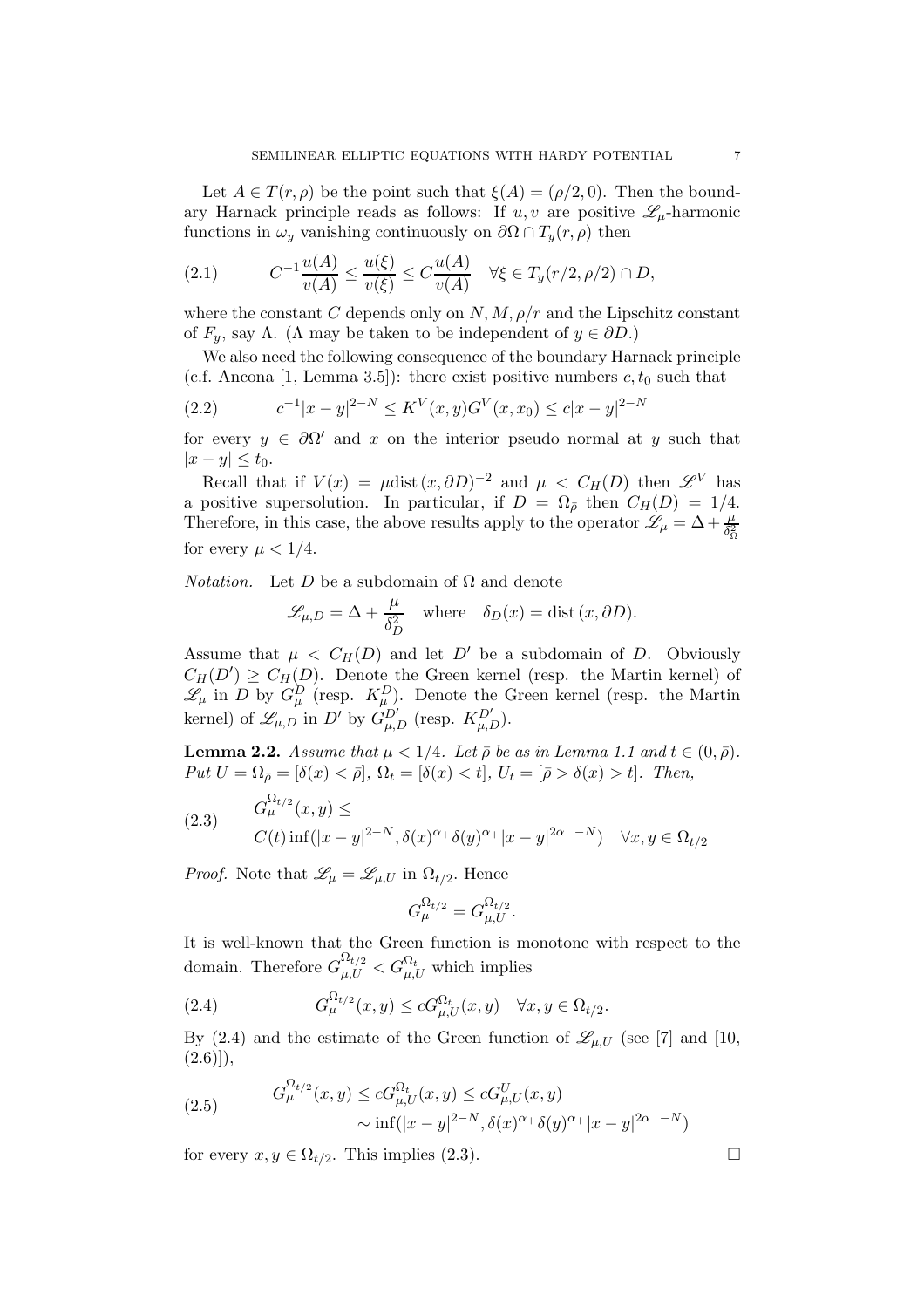**Theorem 2.3.** *Assume that*  $\mu < 1/4$ *, let*  $\bar{\rho}$  *be as in Lemma 1.1 and let*  $t \in (0, \bar{\rho}/2)$ *. Using the notations of the previous lemma, pick*  $x_t \in U_t$  *and*  $x'_t \in \Omega_t$  such that  $\delta(x_t) = (t + \bar{\rho})/2$  and  $\delta(x'_t) = t/2$ . As usual  $G_0^U$  denotes *the Green function for* −∆ *in* U*. A similar notation is employed for the corresponding Martin kernels. Then,*

(2.6) 
$$
c_1(t)^{-1}G_{\mu,U}^U(x, x_t) \leq G_{\mu}^U(x, x_t) \leq c_1(t)G_{\mu,U}^U(x, x_t) \quad \forall x \in \Omega_t
$$

$$
c_2(t)^{-1}G_0^U(x, x_t') \leq G_{\mu}^U(x, x_t') \leq c_2(t)G_0^U(x, x_t') \quad \forall x \in U_t,
$$

*and*

$$
(2.7) \quad c_3(t)^{-1} K_{\mu,U}^U(x,y) \leq K_{\mu}^U(x,y) \leq c_3(t) K_{\mu,U}^U(x,y) \quad \forall (x,y) \in \Omega_t \times \partial \Omega, c_4(t)^{-1} K_0^U(x,y) \leq K_{\mu}^U(x,y) \leq c_4(t) K_0^U(x,y) \quad \forall (x,y) \in U_t \times \Sigma_{\bar{\rho}}.
$$

*Proof.* Note that  $\mathscr{L}_{\mu} = \mathscr{L}_{\mu,U}$  in  $\Omega_{\bar{\rho}/2}$ . Hence both  $G_{\mu}^U(\cdot, x_t)$  and  $G_{\mu,U}^U(\cdot, x_t)$ are  $\mathscr{L}_{\mu}$ -harmonic in  $\Omega_t$  and vanish on  $\partial\Omega$ . Therefore, by the boundary Harnack principle they are equivalent in a strip S along  $\partial\Omega$ . In addition they are continuous and bounded away from zero in  $\Omega_t \setminus S$ . This implies the first inequality in (2.6). For the second inequality:  $G_{\mu}^{U}(\cdot, x_t^{\prime})$  is  $\mathscr{L}_{\mu}$ -harmonic in  $U_t$ ,  $G_0^U(\cdot, x_t')$  is  $\Delta$  harmonic in  $U_t$  and  $\mathscr{L}_{\mu} - \Delta = \mu/\delta(x)^2$  is bounded in  $U_t$ . Therefore, since they both vanish on  $\Sigma_{\bar{\rho}}$ , we can still apply the boundary Harnack principle (c.f. Ancona [4]) to deduce that they are equivalent in the strip  $U_t$ . This implies the second inequality in (2.6).

Recall that,  $G_{\mu,U}^U(x,x_t) \sim \delta_U(x)^{\alpha_+}$  in  $\Omega_t$  for  $t \in (0,\rho)$ . (Of course the constants involved in this relation depend on t.) Since  $\delta_{\Omega} \sim \delta_{U}$  in  $\Omega_{t}$ , this fact and (2.6) imply,

(2.8) 
$$
G_{\mu}^{U}(x,x_t) \sim \delta_{\Omega}(x)^{\alpha_+} \quad \forall x \in \Omega_t.
$$

In what follows we use the notation introduced for the statement of the boundary Harnack principle. Let  $y \in \partial \Omega$  and let  $\xi = \xi_y$  be a local set of coordinates at  $y$  relative to  $U$ . Thus

$$
\omega_y = T_y(r, \rho) \cap U = \{ \xi : F_y(\xi') < \xi_1 < \rho, \, |\xi'| < r \}.
$$

We assume that  $\gamma = \rho/r > 12\Lambda$ .

Since  $K^U_\mu(\cdot, y)$  and  $G^U_\mu(\cdot, x_t)$  satisfy the (classical) Harnack inequality (2.2) remains valid in  $\mathcal{C}_y(b) \cap T_y(r, \rho)$ . Therefore, assuming that  $\rho < t < \bar{\rho}$ ,

(2.9) 
$$
K_{\mu}^{U}(\xi, y)G_{\mu}^{U}(\xi, x_{t}) \sim K_{\mu}^{U}((\xi_{1}, 0), y)G_{\mu}^{U}((\xi_{1}, 0), x_{t}) \sim |\xi|^{2-N}
$$

for every  $\xi \in \mathcal{C}_y(b) \cap T_y(r, \rho)$ . By (2.8) and (2.9),

(2.10) 
$$
K^U_\mu(\xi, y) \sim |\xi|^{2-N} \delta(\xi)^{-\alpha_+} \quad \forall \xi \in C_y(b) \cap T_y(r, \rho).
$$

Let  $\eta$  be a point in  $\mathbb{R}^{N-1}$  such that  $0 < |\eta| < r/2$  and denote by P the point  $(F_u(\eta), \eta)$  in the local coordinates  $\xi_u$ . Then  $P \in \partial \Omega$  and  $\xi_P := \xi_u - P$  is a standard set of local coordinates at P. Choose  $r_P$ ,  $\rho_P$  such that  $r_P = |\eta|/2$ and  $\rho_P / r_P = \gamma$ . Then,

$$
|x - y| = |\xi_y| \sim |\xi_y'| \sim r_P \quad \forall x \in \Omega \cap T_P(r_P, \rho_P).
$$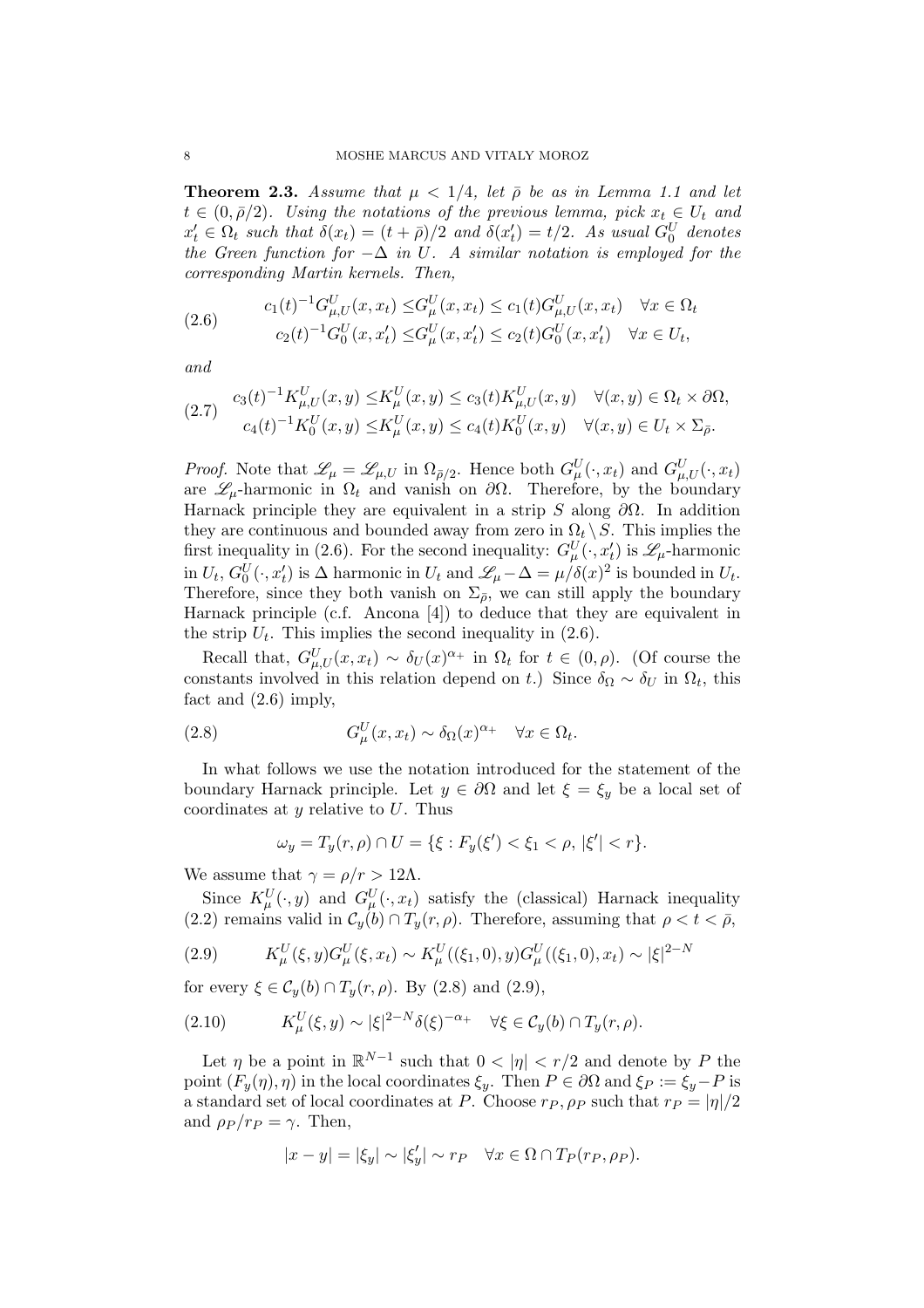Let  $A_P = (\rho_P/2, 0)$  in  $\xi_P$  coordinates, i.e.,  $A_P = (F_y(\eta) + \gamma r_P/2, \eta)$  in  $\xi_y$ coordinates. Pick b such that  $\Lambda < b < 2\Lambda$ . Then

$$
F_y(\eta) + \rho_P/2 \ge -\Lambda |\eta| - \gamma r_P/2 = |\eta|(-\Lambda + \gamma/4) > 2\Lambda |eta|.
$$

Consequently,  $F_{\nu}(\eta) < b|\eta| < F_{\nu}(\eta) + \rho_P/2$ , which implies

 $A_P \in C_y(b) := \{ \xi_y = (\xi_1, \xi') : \xi_1 > b | \xi' | \}.$ 

Observe that

$$
\delta_{\Omega}(A_P) \sim \rho_P/2, \quad |\xi_y(A_P)| = |A_P - y| \sim (\rho_P^2 + r_P^2)^{1/2} \sim r_p.
$$

Therefore, by (2.10),

$$
K_{\mu}^{U}(A_P, y) \sim r_P^{2-N-\alpha_+}.
$$

In fact,

$$
|x - y| = |\xi_y| \sim r_P \quad \forall x \in \Omega \cap T_P(r_P, \rho_P).
$$

Therefore applying (2.1) in  $\Omega \cap T_P(r_P, \rho_P)$  with  $u(x) = K^U_\mu(x, y)$  we obtain,

(2.11) 
$$
K_{\mu}^{U}(x,y) \sim K_{\mu}^{U}(A_{P},y) \frac{G_{\mu}^{U}(x,x_{t})}{G_{\mu}^{U}(A_{P},x_{t})} \sim r_{P}^{2-N-\alpha_{+}}(\delta(x)/rp)^{\alpha_{+}} \sim |x-y|^{2-N-2\alpha_{+}}\delta(x)^{\alpha_{+}} = \delta(x)^{\alpha_{+}}|x-y|^{2\alpha_{-}-N}
$$

for every  $x \in \Omega \cap T_P(r_P/2, \rho_P/2)$ . Combining (2.10) and (2.11), we obtain, (2.12)  $K^U_\mu(x,y) \sim |x-y|^{2-N-\alpha_+} (\delta(x)/|x-y|)^{\alpha_+} = \delta(x)^{\alpha_+}|x-y|^{2\alpha_- - N}$ 

for every  $x \in T_u(r/2, \rho/2)$ . As (2.12) holds uniformly with respect to  $y \in \partial\Omega$ we conclude that there exists  $r' > 0$  such that this relation holds for every  $(x, y) \in \Omega_{r'} \times \partial \Omega$ . Consequently, for every  $t \in (0, \bar{\rho}),$ 

$$
(2.13) \quad K_{\mu}^{U}(x,y) \sim |x-y|^{2-N-\alpha_{+}} (\delta(x)/|x-y|)^{\alpha_{+}} = \delta(x)^{\alpha_{+}}|x-y|^{2\alpha_{-}-N}
$$

for every  $(x, y) \in \Omega_t \times \partial \Omega$  with similarity constants depending on t. Since  $K_{\mu,U}^U$  behaves precisely in the same way (see [10, Sec. 2.2]) we obtain the first inequality in (2.7). The second inequality is proved in a similar way.  $\Box$ 

We state below two key results concerning the operator  $\mathscr{L}_{\mu}$  in  $U = \Omega_{\bar{\rho}}$ . These have been recently proved in [10], with respect to the operator  $\mathscr{L}_{\mu}$ in  $\Omega$  under the assumption that  $0 < \mu < C_H(\Omega)$ . (In fact, the condition  $\mu > 0$  is redundant and does not affect the proofs.) Since  $C_H(\Omega_{\bar{p}}) = 1/4$ , the results apply to the operator  $\mathscr{L}_{\mu,\Omega_{\bar{\rho}}}$  for every  $\mu < 1/4$ . In view of the relation between the Martin kernels and Green functions of  $\mathscr{L}_{\mu,\Omega_{\bar{\rho}}}$  and  $\mathscr{L}_{\mu}$ in  $\Omega_{\bar{\rho}}$ , these results also apply to the operator  $\mathscr{L}_{\mu}$  in  $\Omega_{\bar{\rho}}$ .

**Theorem 2.4.** *(i)* If  $\nu_0 \in \mathfrak{M}^+(\partial\Omega) \setminus \{0\}$  then there exist positive numbers  $c$  *and*  $\rho_0 < \bar{\rho}$  *such that,* 

$$
(2.14) \t\t c^{-1} \|\nu_0\| \le \frac{1}{\varepsilon^{\alpha_-}} \int_{\Sigma_{\varepsilon}} \mathbb{K}_{\mu}^{\Omega_{\rho}}[\nu_0] dS \le c \|\nu_0\| \,, \quad \varepsilon \in (0, \rho_0).
$$

*(ii) Let*  $\rho \in (0, \bar{\rho})$  *and let*  $\tau$  *be a Radon measure in*  $\Omega_{\bar{\rho}}$ *. Denote* 

$$
\mathbb{G}_{\mu}^{\Omega_{\rho}}[\tau](x) := \int_{\Omega_{\rho}} G_{\mu}^{\Omega_{\rho}}(x, y) d\tau(y), \quad x \in \Omega_{\rho}.
$$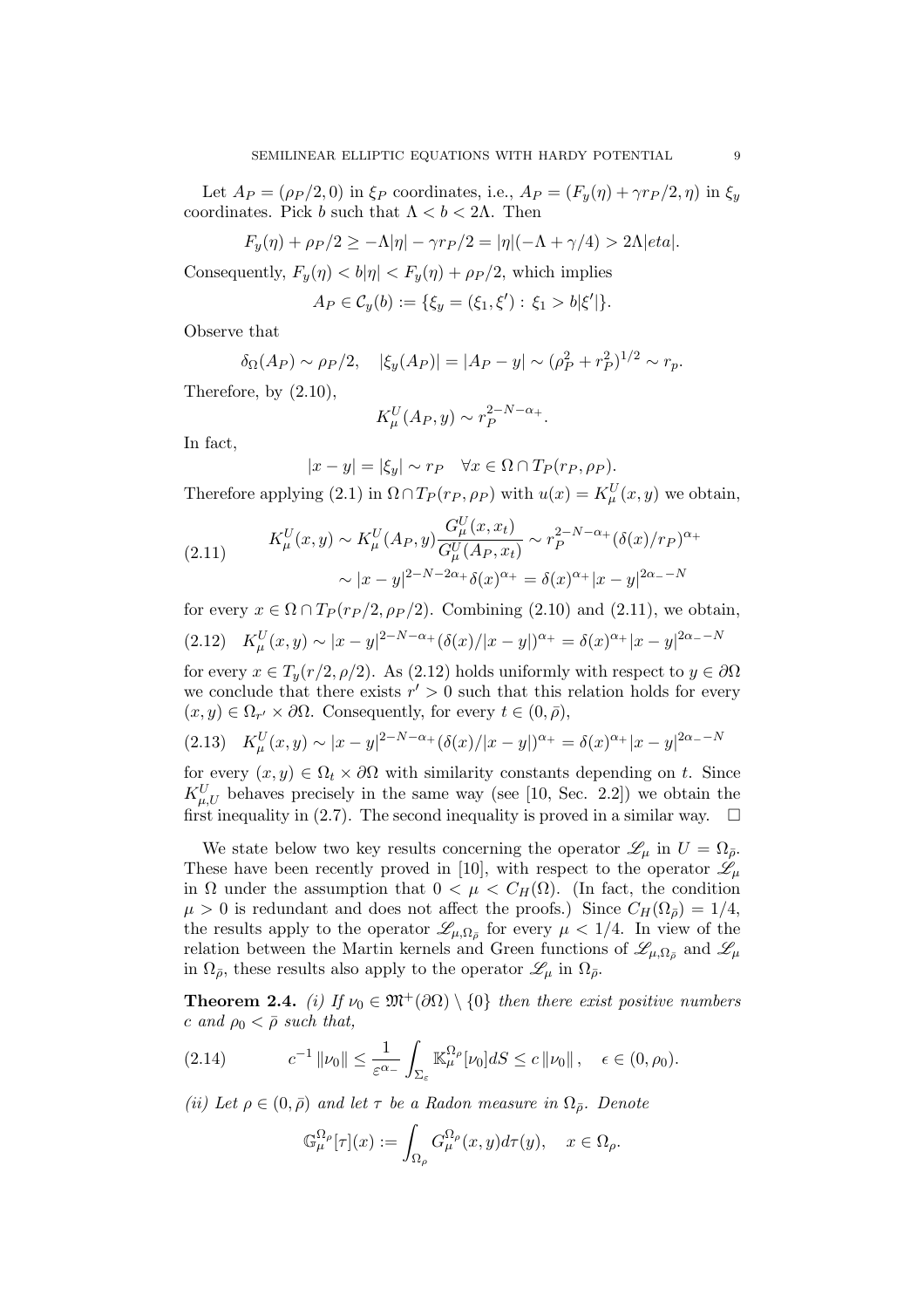*If*  $\tau \in \mathfrak{M}^+_{\delta^{\alpha_+}}(\Omega_\rho)$  *then for every*  $0 < \varepsilon < \rho' < \rho$ ,

(2.15) 
$$
\frac{1}{\varepsilon^{\alpha_-}} \int_{\Sigma_{\varepsilon}} \mathbb{G}_{\mu}^{\Omega_{\rho}}[\tau] dS_x \leq c \int_{\Omega_{\rho}} \delta^{\alpha_+} d\tau,
$$

*where c is a constant depending on*  $\mu$ ,  $\rho'$ , *but not on*  $\varepsilon$ *. Moreover*,

(2.16) 
$$
\lim_{\varepsilon \to 0} \frac{1}{\varepsilon^{\alpha_-}} \int_{\Sigma_{\varepsilon}} \mathbb{G}_{\mu}^{\Omega_{\rho}}[\tau] dS = 0.
$$

*Remark* 2.5. If  $\mathbb{G}_{\mu}^{\Omega_{\rho}}[\tau](x') < \infty$  for some point  $x' \in \Omega_{\rho}$  then  $\tau \in \mathfrak{M}^+_{\delta^{\alpha_+}}(\Omega_{\rho})$ and  $\mathbb{G}_{\mu}^{\Omega_{\rho}}[\tau](x) < \infty$  for every  $x \in \Omega_{\rho}$ . This follows from the fact that there exists  $c > 0$  such that for every fixed  $x \in \Omega_{\rho}$ ,

$$
\frac{1}{c}\delta(y)^{\alpha_+} \leq G_{\mu}^{\Omega_{\rho}}(x,y) \leq c\delta(y)^{\alpha_+} \quad \forall y \in \Omega_{\delta(x)/2}.
$$

*Proof.* In view of  $(2.13)$ , inequality  $(2.14)$  follows from [10, Corollary 2.11].

The proof of  $(2.15)$  and  $(2.16)$  is similar to that of  $[10,$  Proposition 2.12]. However several modifications are needed; therefore we provide the proof of these statements in detail.

We may assume that  $\tau > 0$ . Denote  $v := \mathbb{G}_{\mu}^{\Omega_{\rho}}[\tau]$ . We start with the proof of (2.15).

By Fubini's theorem and (2.6),

$$
\int_{\Sigma_{\beta}} v dS_x \le c \Big( \int_{\Omega} \int_{\Sigma_{\beta} \cap B_{\frac{\beta}{2}}(y)} |x - y|^{2-N} dS_x d\tau(y) \n+ \beta^{\alpha_+} \int_{\Omega} \int_{\Sigma_{\beta} \setminus B_{\frac{\beta}{2}}(y)} |x - y|^{2\alpha_- - N} dS_x \delta^{\alpha_+}(y) d\tau(y) \Big) = I_1(\beta) + I_2(\beta).
$$

Note that, if  $x \in \Sigma_{\beta}$  and  $|x - y| \leq \beta/2$  then  $\beta/2 \leq \delta(y) \leq 3\beta/2$ . Therefore

$$
I_1(\beta) \le c_1 \beta^{-\alpha_+} \int_{\Sigma_{\beta} \cap B_{\frac{\beta}{4}}(y)} |x - y|^{2-N} dS_x \int_{\Omega_{\rho}} \delta(y)^{\alpha_+} d\tau(y)
$$
  

$$
\le c'_1 \beta^{1-\alpha_+} \int_{\Omega_{\rho}} \delta(y)^{\alpha_+} d\tau(y) = c'_1 \beta^{\alpha_-} \int_{\Omega_{\rho}} \delta(y)^{\alpha_+} d\tau(y)
$$

and

$$
I_2(\beta) \leq c_2 \beta^{\alpha_+} \int_{\beta/4}^{\infty} r^{2\alpha_- - N} r^{N-2} dr \int_{\Omega_\rho} \delta(y)^{\alpha_+} d\tau \leq c_2' \beta^{\alpha_-} \int_{\Omega_\rho} \delta(y)^{\alpha_+} d\tau.
$$

This implies (2.15).

Given  $\ell \in (0, ||\tau||_{\mathfrak{M}_{\delta_+^{\alpha}}(\Omega)})$  and  $\beta_1 \in (0, \beta_0)$  put  $\tau_1 = \tau \chi_{\bar{D}_{\beta_1}}$  and  $\tau_2 = \tau - \tau_1$ . Pick  $\beta_1 = \beta_1(\ell)$  such that

(2.17) 
$$
\int_{\Omega_{\beta_1}} \delta(y)^{\alpha_+} d\tau \leq \ell.
$$

Thus the choice of  $\beta_1$  depends on the rate at which  $\int_{\Omega_\beta} \delta_+^\alpha d\tau$  tends to zero as  $\beta \to 0$ .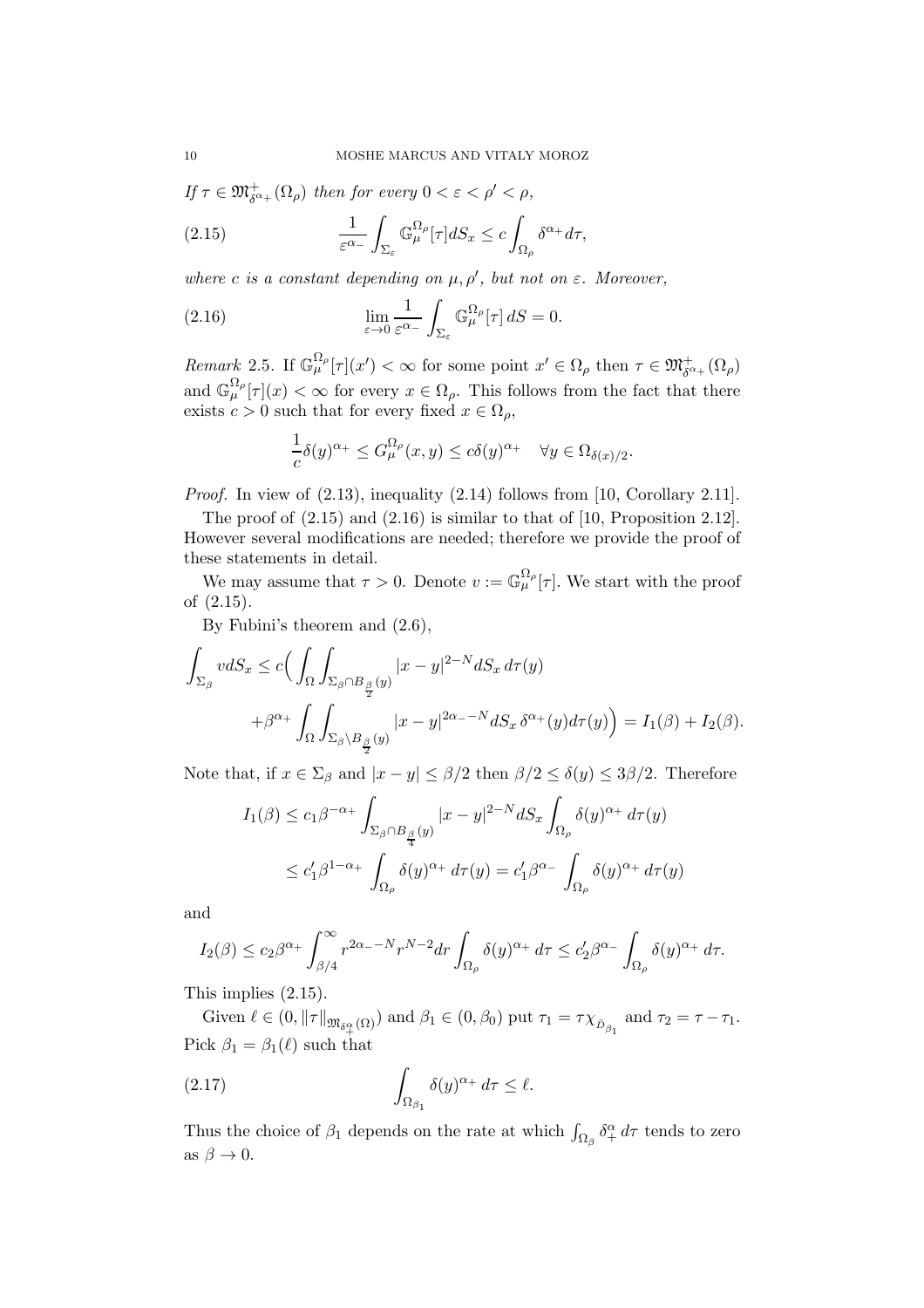Put 
$$
v_i = \mathbb{G}_{\mu}^{\Omega}[\tau_i]
$$
. Then, for  $0 < \beta < \beta_1/2$ ,  

$$
\int_{\Sigma_{\beta}} v_1 dS_x \leq c_3 \beta^{\alpha+} \beta_1^{2\alpha - N} \int_{\Omega_{\rho}} \delta^{\alpha+}(y) d\tau_1(y).
$$

Thus,

(2.18) 
$$
\lim_{\beta \to 0} \frac{1}{\beta^{\alpha_-}} \int_{\Sigma_{\beta}} v_1 dS_x = 0.
$$

On the other hand, by (2.15) (replacing  $\Omega_{\rho}$  by  $\Omega_{\beta_1}$ ) and (2.17),

(2.19) 
$$
\frac{1}{\beta^{\alpha_-}} \int_{\Sigma_{\beta}} v_2 dS_x \leq c\ell \quad \forall \beta < \beta_1.
$$

This proves  $(2.16)$ .

**Corollary 2.6.** Let  $\rho \in (0, \bar{\rho}]$  and assume that h is a nonnegative  $\mathscr{L}_{\mu}$ . *harmonic function in* Ω<sup>ρ</sup> *such that*

(2.20) 
$$
\lim_{\varepsilon \to 0} \frac{1}{\varepsilon^{\alpha_-}} \int_{\Sigma_{\varepsilon}} h \, dS = 0.
$$

*Then:* (i)  $h = \mathbb{K}_{\mu}^{\Omega_{\rho}}[\nu_{\rho}]$  *for some measure*  $\nu_{\rho} \in \mathfrak{M}^{+}(\Sigma_{\rho})$  *and (ii) For*  $t \in$  $(0, \bar{\rho}),$ 

(2.21) 
$$
h \sim \delta_{\Omega}^{\alpha+} \quad in \ \Omega_t,
$$

*with the similarity constant depending on* t*.*

*Proof.* (i) By the Representation Theorem,  $h = \mathbb{K}_{\mu}^{\Omega_{\rho}}[\nu]$  for some  $\nu \in \mathfrak{M}(\partial \Omega_{\rho})$ . By (2.14) and (2.20),  $\nu_0 := \nu \mathbf{1}_{\partial \Omega} = 0$ . Thus  $\nu = \nu_\rho := \nu \mathbf{1}_{\Sigma_\rho}$ .

(ii) This is a consequence of (i) and (2.13).  $\Box$ 

**Corollary 2.7.** If 
$$
\tau \in \mathfrak{M}^+_{\delta^{\alpha+}}(\Omega_\rho) \setminus \{0\}
$$
 then there exists a positive constant  $c = c(\tau)$  such that

(2.22) 
$$
\mathbb{G}_{\mu}^{\Omega_{\rho}}[\tau](x) \ge c\delta(x)^{\alpha_{+}} \quad \forall x \in \Omega_{\rho},
$$

*and*

(2.23) 
$$
\liminf_{x \to \partial \Omega} \frac{\mathbb{G}_{\mu}^{\Omega_{\rho}}[\tau](x)}{\delta(x)^{\alpha_{-}}} < \infty.
$$

*Proof.* Let  $t \in (0, \rho)$  be a number such that  $\tau(\Omega_\rho \setminus \Omega_t) > 0$ . Let  $\tau' \in \mathfrak{M}_+(\Omega_\rho)$ be defined by:  $\tau' = \tau$  in  $\Omega_{\rho} \setminus \Omega_t$  and  $\tau' = 0$  in  $\Omega_t$ . Then

$$
\mathbb{G}_{\mu}^{\Omega_{\rho}}[\tau] \geq G_{\mu}^{\Omega_{\rho}}[\tau'] := h.
$$

Since h is  $\mathcal{L}_{\mu}$ -harmonic in  $\Omega_t$ , (2.22) is a consequence of (2.21)

Inequality  $(2.23)$  follows from  $(2.15)$ .

The next result was proved in [10] for  $\mathcal{L}_{\mu}$  in a domain  $\Omega$  such that  $\mu$  <  $C_H(\Omega)$ .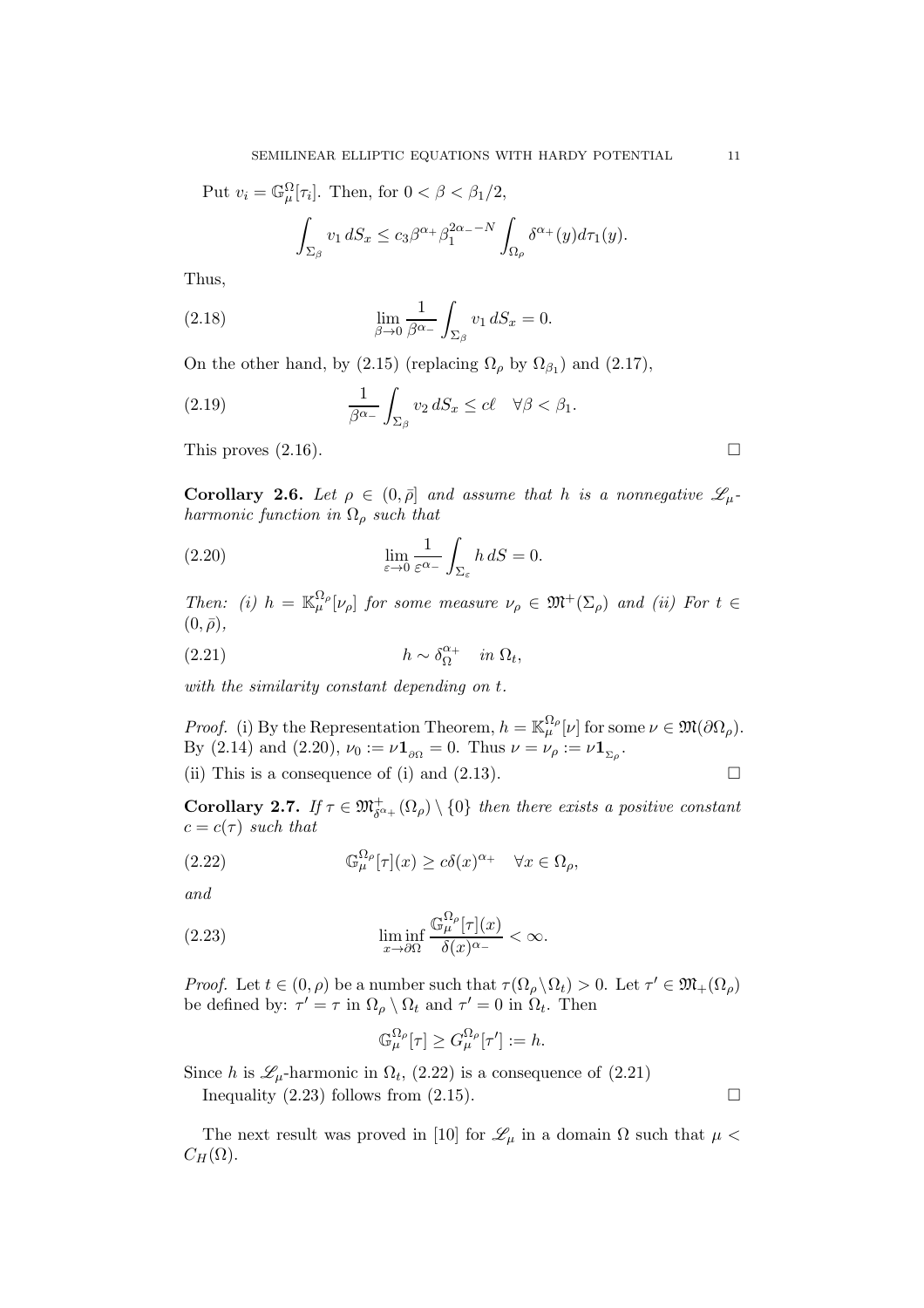**Theorem 2.8.** Let w be a nonnegative  $\mathscr{L}_{\mu}$ -subharmonic function in  $\Omega_{\rho}$ . If w *is dominated by an*  $\mathscr{L}_{\mu}$ -superharmonic function in  $\Omega_{\rho}$  then  $\mathscr{L}_{\mu}w = \lambda \in$  $\mathfrak{M}^+_{\delta^{\alpha+}}(\Omega_\rho)$  and there exists  $\nu \in \mathfrak{M}^+(\partial \Omega_\rho)$  such that

(2.24) 
$$
w = \mathbb{K}_{\mu}^{\Omega_{\rho}}[\nu] - \mathbb{G}_{\mu}^{\Omega_{\rho}}[\lambda].
$$

*Proof.* There exists a nonnegative Radon measure  $\lambda$  in  $\Omega_{\rho}$ , such that  $-\mathscr{L}_{\mu}w =$  $-\lambda$  in  $\Omega_{\rho}$ . Since w is dominated by an  $\mathscr{L}_{\mu}$ -superharmonic function in  $\Omega_{\rho}$ one shows, as in the proof of [10, Proposition 2.14], that  $\lambda \in \mathfrak{M}_{\delta^{\alpha+}}(\Omega_\rho)$ . Then  $v := w + \mathbb{G}_{\mu}^{\Omega_{\rho}}[\lambda]$  is a nonnegative  $\mathscr{L}_{\mu}$ -harmonic function in  $\Omega_{\rho}$ . By the Representation Theorem,  $v = \mathbb{K}_{\mu}^{\Omega_{\rho}}[\nu]$  for some  $\nu \in \mathfrak{M}^+(\partial\Omega_{\rho}).$ 

**Definition 2.9.** A Borel function  $u : \Omega \to \mathbb{R}$  possesses a *normalised boundary trace*  $\nu_0 \in \mathfrak{M}^+(\partial\Omega)$  if, for some  $\rho \in (0, \bar{\rho}],$ 

(2.25) 
$$
\lim_{\varepsilon \to 0} \frac{1}{\varepsilon^{\alpha_-}} \int_{\Sigma_{\varepsilon}} |u - \mathbb{K}_{\mu}^{\Omega_{\rho}}[\nu_0]| dS = 0.
$$

The normalised boundary trace on  $\partial\Omega$  will be denoted by  $\text{tr}^*_{\partial\Omega}(u)$ .

*Remark.* Since u is a Borel function  $u|_{\Sigma_{\rho}}$  is well defined and (2.25) implies that this function is in  $L^1(\Sigma_\epsilon)$  for all sufficiently small  $\epsilon$ .

We say that u has a *measure boundary trace* on  $\Sigma_{\rho}$  if there exists  $\nu_1 \in$  $\mathfrak{M}^+(\Sigma_\rho)$  such that

$$
\lim_{a \to \rho - 0} \int_{\Sigma_a} u \phi \, dS \to \int_{\Sigma_\rho} \phi \, d\nu_1 \quad \forall \phi \in C_0(\bar{\Omega}_\rho).
$$

This trace is denoted by  $\text{tr}_{\Sigma_{\rho}}(u)$ . If both  $\text{tr}_{\Sigma_{\rho}}(u)$  and  $\text{tr}_{\partial\Omega}^*(u)$  exist then the measure  $\nu \in \mathfrak{M}_+(\partial\Omega_\rho)$  given by  $\nu\mathbf{1}_{\partial\Omega} = \text{tr}_{\partial\Omega}^*(u)$  and  $\nu\mathbf{1}_{\Sigma_\rho} = \text{tr}_{\Sigma_\rho}(u)$  is denoted by  $\mathrm{tr}^{\mu}_{\partial \Omega_{\rho}}(u)$ .

**Lemma 2.10.** *The normalised boundary trace*  $\nu_0$  *is uniquely defined, independently of* ρ*.*

*Proof.* First we note that (2.25) remains valid if  $\nu_0$  is replaced by any measure  $\nu \in \mathfrak{M}_+(\partial\Omega_\rho)$  such that  $\nu_0 = \nu \mathbf{1}_{\partial\Omega}$ . This follows from the fact that, for every measure  $\nu_{\rho} \in \mathfrak{M}_{+}(\Sigma_{\rho}),$ 

$$
\lim_{\varepsilon \to 0} \frac{1}{\varepsilon^{\alpha_-}} \int_{\Sigma_{\varepsilon}} \mathbb{K}_{\mu}^{\Omega_{\rho}}[\nu_{\rho}] dS = 0.
$$

This implies that if (2.25) holds with respect to some  $\rho \in (0, \bar{\rho})$  then it is valid for any  $\rho'$  in this range. Suppose for instance that  $\rho < \rho' < \bar{\rho}$  and put  $v = \mathbb{K}_{\mu}^{\Omega_{\rho'}}[\nu_0]$ . Let  $\nu \in \mathfrak{M}_+(\partial\Omega_\rho)$  be the measure equal to  $\nu_0$  on  $\partial\Omega$  and to  $h = v\vert_{\Sigma_{\rho}} d\omega_{\rho}$  on  $\Sigma_{\rho}$ . (Here  $\omega_{\rho}$  is the  $\mathscr{L}_{\mu}$ -harmonic measure on  $\Sigma_{\rho}$  relative to  $\Omega_{\rho'}$ . Since  $\Sigma_{\rho}$  is 'smooth'  $\omega_{\rho}$  is absolutely continuous with respect to surface measure.) Then  $v = \mathbb{K}_{\mu}^{\Omega_{\rho}}[\nu]$  in  $\Omega_{\rho}$  and

$$
\lim_{\varepsilon \to 0} \frac{1}{\varepsilon^{\alpha_-}} \int_{\Sigma_{\varepsilon}} |\mathbb{K}_{\mu}^{\Omega_{\rho}}[\nu] - \mathbb{K}_{\mu}^{\Omega_{\rho}}[\nu_0]| dS = 0.
$$

It remains to verify that, if  $(2.25)$  holds then  $\nu_0$  is uniquely determined by u in a fixed domain  $\Omega_{\rho}$ .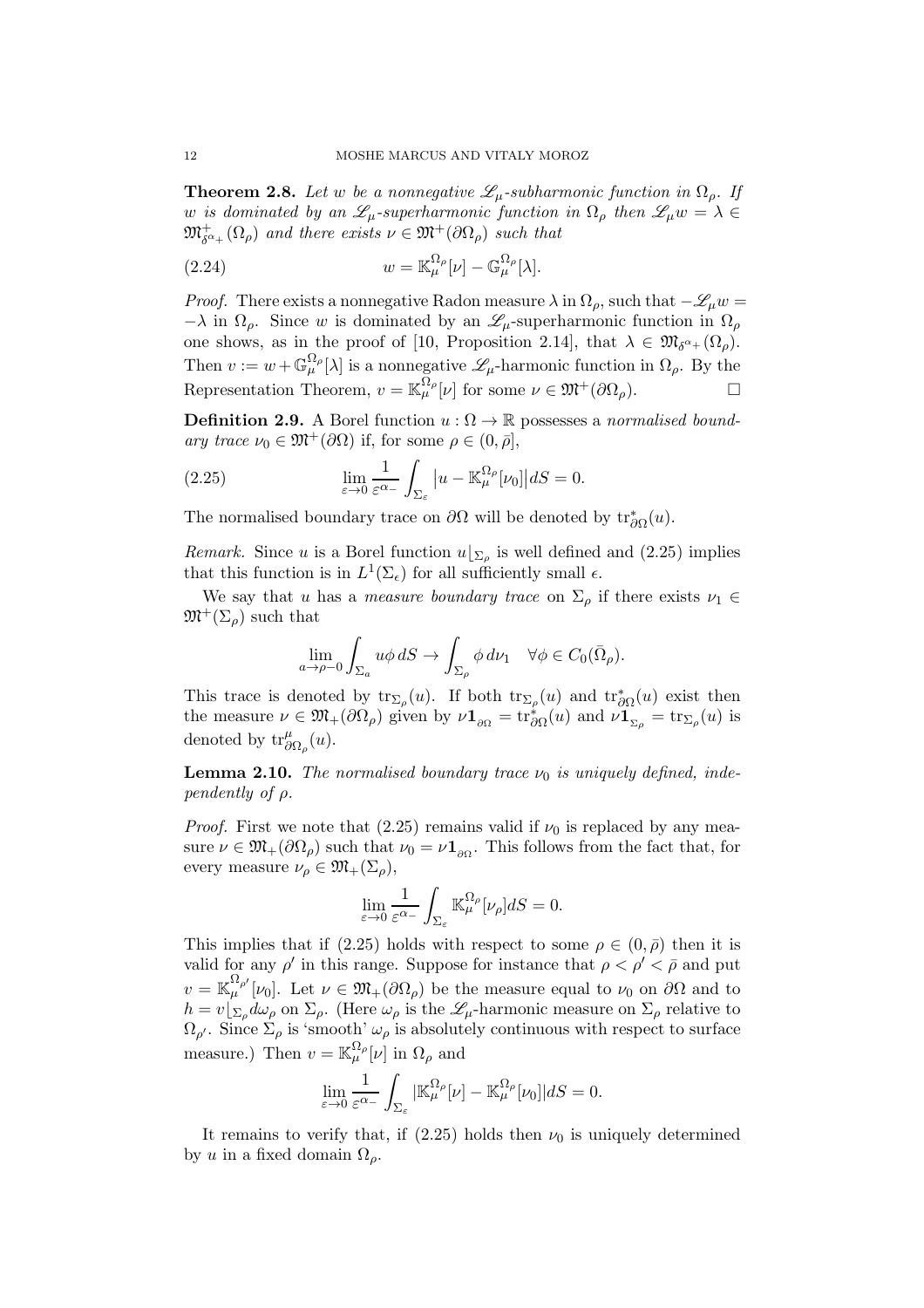Suppose, by negation, that there exist  $\nu_1, \nu_2 \in \mathfrak{M}_+(\partial\Omega)$  such that  $(2.25)$ holds for both  $v_1 = K^{\Omega_\rho}_\mu[\nu_1]$  and  $v_2 = K^{\Omega_\rho}_\mu[\nu_2]$ . Then  $w := |v_1 - v_2|$  is  $\mathscr{L}_{\mu}$ -subharmonic and  $\text{tr}^*_{\partial\Omega}(w) = 0$ .

Clearly w is dominated by the  $\mathcal{L}_{\mu}$ -superharmonic function  $v_1+v_2$ . Therefore, by Theorem 2.8 there exist  $\lambda \in \mathfrak{M}^+_{\delta^{\alpha+}}(\Omega_\rho)$  and  $\chi \in \mathfrak{M}^+(\partial\Omega_\rho)$  such that,

$$
w = \mathbb{K}_{\mu}^{\Omega_{\rho}}[\chi] - \mathbb{G}_{\mu}^{\Omega_{\rho}}[\lambda].
$$

Thus  $w + \mathbb{G}_{\mu}^{\Omega_{\rho}}[\lambda]$  is  $\mathscr{L}_{\mu}$ -harmonic. By (2.16) and the fact that  $\text{tr}^*_{\partial\Omega}w = 0$  we have  $\text{tr}_{\partial\Omega}^*(w + \mathbb{G}_{\mu}^{\Omega_{\rho}}[\lambda]) = 0$ . Hence  $w = 0$  and therefore  $\nu_1 = \nu_2$ .

**Theorem 2.11.** Let w be a nonnegative  $\mathscr{L}_{\mu}$ -subharmonic function in  $\Omega_{\rho}$ *dominated by an*  $\mathcal{L}_{\mu}$ *-superharmonic function in this domain. Then the boundary trace*  $\nu = \text{tr}_{\partial \Omega_{\rho}}^{\mu}(w)$  *is well-defined and* 

$$
(2.26) \t\t\t w \leq \mathbb{K}_{\mu}^{\Omega_{\rho}}[\nu].
$$

 $If \nu_0 := \nu \mathbf{1}_{\partial \Omega}$  then,

(2.27) 
$$
\lim_{x \to \partial \Omega} \frac{w(x)}{\mathbb{K}_{\mu}^{\Omega_{\rho}}[\nu_0](x)} = 1 \quad \text{non-tangentially, } \nu_0 \text{-a.e. on } \partial \Omega.
$$

*If*  $\nu_0 = 0$  *then,* 

(2.28) 
$$
\limsup_{x \to \partial \Omega} \frac{w(x)}{\delta^{\alpha_+}(x)} < \infty.
$$

*Proof.* The first statement (2.26) follows from (2.24) and Theorem 2.4 (ii).

The second statement (2.27) follows from (2.24) and the fact that  $\mathbb{G}_{\mu}^{\Omega_{\rho}}[\lambda]$ is an  $\mathscr{L}_{\mu}$ -potential (i.e. a positive superharmonic function that does not dominate any positive  $\mathscr{L}_{\mu}$ -harmonic function). This fact implies (see, e.g. [3]):

$$
\lim_{x \to \partial\Omega} \frac{\mathbb{G}_{\mu}^{\Omega_{\rho}}[\lambda](x)}{\mathbb{K}_{\mu}^{\Omega_{\rho}}[\nu](x)} \to 0 \quad \text{$\nu$-a.e. on $\partial\Omega$}.
$$

By Fatou's limit theorem

$$
\lim_{x \to \partial\Omega} \frac{\mathbb{K}_{\mu}^{\Omega_{\rho}}[\nu_0](x)}{\mathbb{K}_{\mu}^{\Omega_{\rho}}[\nu](x)} = 1 \quad \text{$\nu$-a.e. on $\partial\Omega$}.
$$

Therefore  $(2.24)$  implies  $(2.27)$ .

The third statement (2.28) follows from (2.26) and Corollary 2.6.  $\Box$ 

**Corollary 2.12.** Let w be a nonnegative  $\mathscr{L}_{\mu}$ -subharmonic function in  $\Omega_{\rho}$  for  $some \rho \in (0, \bar{\rho})$ *. Then* w possesses a normalised boundary trace in  $\mathfrak{M}^+(\partial\Omega)$ *if and only if* w *is dominated by a positive*  $\mathscr{L}_{\mu}$ -superharmonic function v in *a strip around* ∂Ω*.*

*Proof.* If w is dominated by a positive  $\mathscr{L}_{\mu}$ -superharmonic function in  $\Omega_{\rho}$ then the existence of  $\text{tr}^*_{\partial\Omega}(w)$  follows from (2.16) and Theorem 2.8.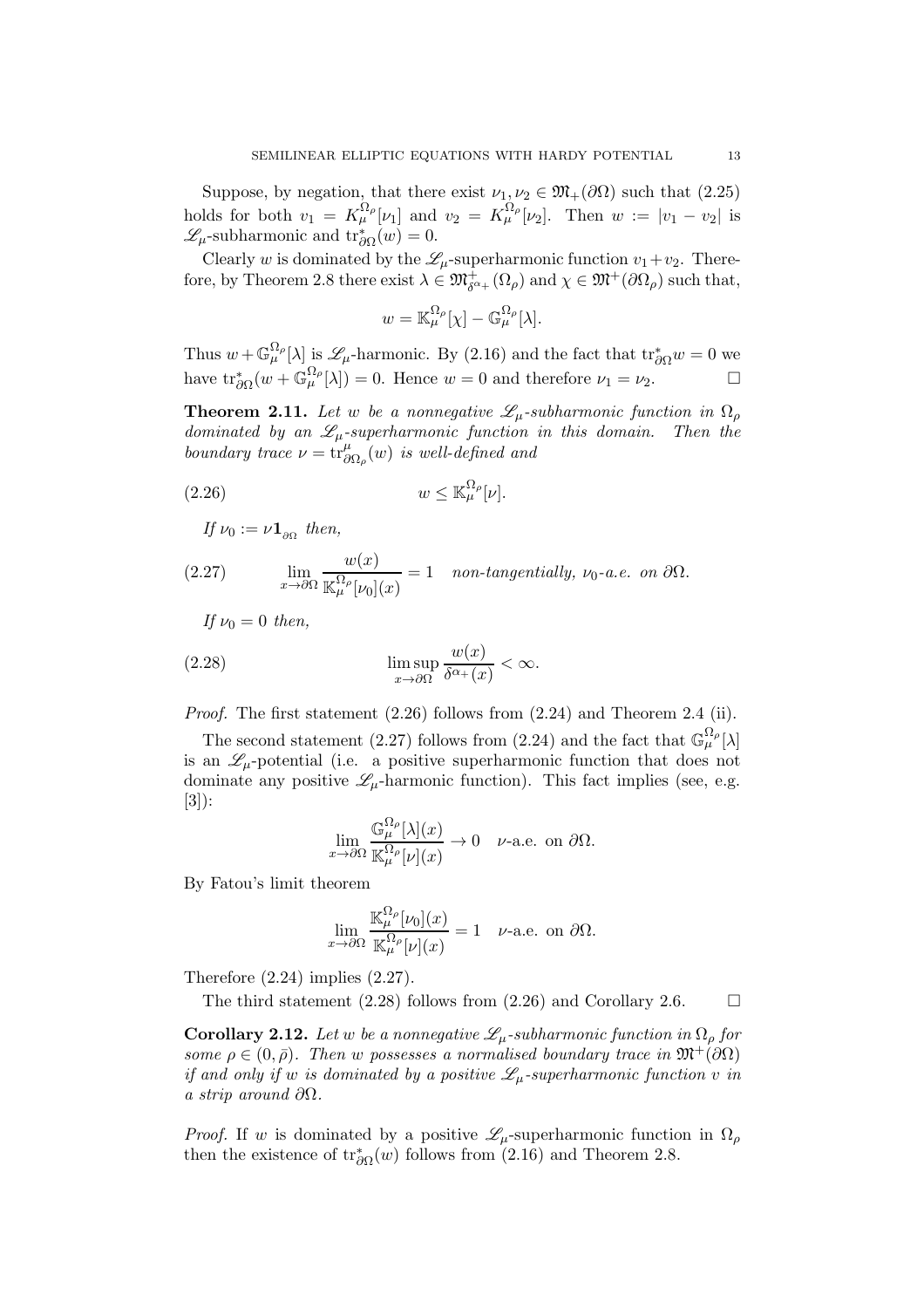Next suppose that w has a normalized boundary trace  $\nu_0 \in \mathfrak{M}^+(\partial\Omega)$ . Without loss of generality we may assume that it also has a measure boundary trace  $\nu_{\rho}$  on  $\Sigma_{\rho}$ . Since u is  $\mathscr{L}_{\mu}$ -subharmonic, there exists a positive Radon measure  $\tau$  in  $\Omega$  such that

$$
-\mathscr{L}_{\mu}u = -\tau.
$$

Let  $\tau_{\beta} := \tau \mathbf{1}_{D_{\beta} \setminus \bar{D}_{\rho}}, \ w = \mathbb{K}_{\mu}^{\Omega_{\rho}}[\nu_0 + \nu_{\rho}] \text{ and } \nu_{\beta} = w \lfloor_{\Sigma_{\beta}}.$ 

Let  $u_{\beta}$  be the solution of the boundary value problem,

$$
-\mathscr{L}_{\mu}v = -\tau_{\beta} \text{ in } D_{\beta} \setminus \bar{D}_{\rho},
$$
  

$$
v = \nu_{\rho} \text{ on } \Sigma_{\rho}, \quad v = \nu_{\beta} \text{ on } \Sigma_{\beta}.
$$

Then

$$
u_{\beta}+\mathbb{G}_{\mu}^{D_{\beta}\setminus \bar{D}_{\rho}}[\tau_{\beta}]=w.
$$

It follows that

$$
G_\mu^{\Omega_\rho}[\tau] = \lim_{\beta \to 0} \mathbb{G}_\mu^{D_\beta \setminus \bar{D}_\rho}[\tau_\beta] < \infty,
$$

which in turn implies that  $\tau \in \mathfrak{M}_+(\Omega; \delta^{\alpha_+})$  and finally

$$
u + G_{\mu}^{\Omega_{\rho}}[\tau] = w.
$$

In particular,

(2.29) 
$$
u \leq w = \mathbb{K}_{\mu}^{\Omega_{\rho}}[\nu_0 + \nu_{\rho}].
$$

**Corollary 2.13.** *(i) Suppose that* u *is positive and*  $\mathscr{L}_{\mu}$ -subharmonic in  $\Omega_{\bar{\rho}}$ . *Then*  $\text{tr}_{\partial\Omega}^* = 0$  *if and only if, for every*  $\rho \in (0, \bar{\rho})$ *, there exists a constant*  $c_{\rho}$ *such that*

 $\Box$ 

(2.30) 
$$
u(x) \le c_{\rho} \delta(x)^{\alpha_+} \quad \forall x \in \Omega_{\rho}.
$$

*(ii)* Suppose that *u is positive and*  $\mathscr{L}_{\mu}$ -superharmonic *in*  $\Omega_{\bar{\rho}}$ . Then *u* has *a normalized boundary trace*  $\nu \in \mathfrak{M}_+(\partial\Omega)$  *and consequently there exists*  $c_\rho$ *such that*

(2.31) 
$$
\int_{\Sigma_{\beta}} u dS \leq c_{\rho} \beta^{\alpha_{-}} \quad \forall \beta \in (0, \rho).
$$

*Proof.* (i) Obviously (2.30) implies that  $\text{tr}^*_{\partial\Omega}(u) = 0$ . Conversely assume that  $\text{tr}^*_{\partial\Omega}(u)=0.$ 

By the previous corollary u is dominated by an  $\mathscr{L}_{\mu}$ -harmonic function. Therefore, by Theorem 2.8, there exist  $\lambda \in \mathfrak{M}^+_{\delta^{a_+}}(\Omega_\rho)$  and  $\nu \in \mathfrak{M}^+(\partial\Omega_\rho)$ such that  $u = \mathbb{K}_{\mu}^{\Omega_{\rho}}[\nu] - \mathbb{G}_{\mu}^{\Omega_{\rho}}[\lambda]$ . Since  $\text{tr}_{\partial\Omega}^{*}(u) = 0$ ,  $\nu_{0} = \nu \mathbf{1}_{\partial\Omega} = 0$ . Hence  $u < \mathbb{K}_{\mu}^{\Omega_{\rho}}[\nu_{\rho}]$  where  $\nu_{\rho} = \nu \mathbf{1}_{\Sigma_{\rho}}$ . Therefore the result follows from Corollary 2.6.

(ii) By the Riesz decomposition theorem (see [3]),  $u = u_p + u_h$  where  $u_p$ is an  $\mathscr{L}_{\mu}$ -potential and  $u_h$  is a nonnegative  $\mathscr{L}_{\mu}$ -harmonic function in  $\Omega_{\rho}$ . It is known that every  $\mathscr{L}_{\mu}$ -potential is the Green potential of a positive measure. Thus there exists  $\tau \in \mathfrak{M}_+(\Omega;\delta^{\alpha_+})$  such that  $u_p = \mathbb{G}_{\mu}^{\Omega_p}[\tau]$ . By the Representation Theorem  $u_h = \mathbb{K}_{\mu}^{\Omega_{\rho}}[\nu]$  for some  $\nu \in \mathfrak{M}_{+}(\partial \Omega_{\rho})$ . Thus

(2.32) 
$$
u = \mathbb{G}_{\mu}^{\Omega_{\rho}}[\tau] + \mathbb{K}_{\mu}^{\Omega_{\rho}}[\nu].
$$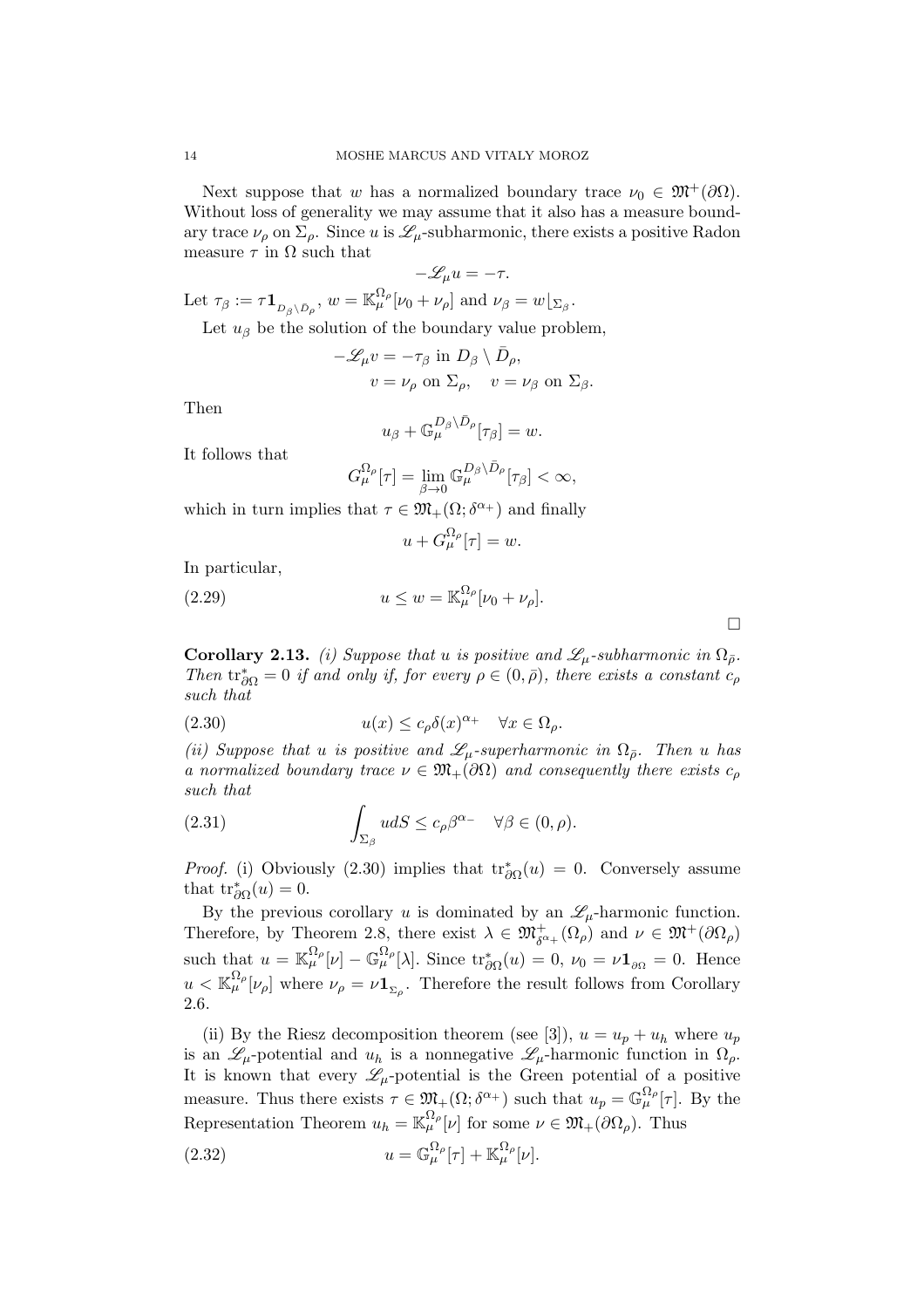The required result follows from Theorem 2.4.

# 3.  $\mathscr{L}_{\mu}$ -moderate solutions of nonlinear equation

In this section we study the nonlinear equation

$$
(P_{\mu}) \qquad \qquad -\mathscr{L}_{\mu}u + |u|^{q-1}u = 0 \quad \text{in } \Omega,
$$

where  $\Omega \subset \mathbb{R}^N$  is a bounded smooth domain,  $\mu < 1/4$  and  $q > 1$ .

3.1. **Preliminaries.** Suppose that  $u \in L^q_{loc}(\Omega)$  is either a subsolution or a supersolution of  $(P_\mu)$ , in the distribution sense. Then,  $u \in W^{1,p}_{loc}(\Omega)$  for  $1 \leq p \leq N/(N-1)$ . If, in addition, u is a distributional *solution* of  $(P_u)$ then it is also a classical solution.

Consequently, if  $u \in L^q_{loc}(\Omega)$  is a distributional subsolution in  $\Omega$  then

$$
(3.1) \int_{\Omega} \nabla u \cdot \nabla \varphi \, dx - \int_{\Omega} \frac{\mu}{\delta^2} u \varphi \, dx + \int_{\Omega} |u|^{q-1} u \varphi \, dx \le 0 \quad \forall 0 \le \varphi \in C_c^{\infty}(\Omega).
$$

If, in addition,  $u \in H^1_{loc}(\Omega)$  then (3.1) holds for every  $\varphi \in H^1_c(\Omega)$ .

A similar statement holds for supersolutions, in which case the inequality sign in (3.1) is inversed. Of course these statements remain valid for local subsolutions and supersolutions (in a subdomain  $G \subset \Omega$ ).

We state below two results from [5] that will be used in the sequel.

### Lemma 3.1. (Comparison principle [5, Lemma 3.2])

(i) Let *G* be open with  $G \subset \Omega$ . Let  $0 \leq \underline{u}, \overline{u} \in H^1_{loc}(G) \cap C(G)$  be a pair *of sub and supersolutions to* (Pµ) *in* G *such that*

$$
\limsup_{x \to \partial G} [ \underline{u}(x) - \overline{u}(x) ] < 0.
$$

*Then*  $u \leq \overline{u}$  *in G.* 

(*ii*) Let G be open with  $\overline{G} \subset \Omega$ . Let  $\underline{u}, \overline{u} \in H^1(G) \cap C(\overline{G})$  be a pair of *sub and supersolutions to*  $(P_\mu)$  *in G and*  $\underline{u} \leq \overline{u}$  *on*  $\partial G$ *. Then*  $\underline{u} \leq \overline{u}$ *in* G*.*

**Lemma 3.2.** ([5, Lemma 4.10]) *Assume that*  $(P_\mu)$  *admits a subsolution*  $\underline{u}$ *and a supersolution*  $\overline{u}$  *in*  $\Omega$  *so that*  $0 \leq \underline{u} \leq \overline{u}$  *in*  $\Omega$ *. Then*  $(P_{\mu})$  *has a solution* U in  $\Omega$  *such that*  $\underline{u} \leq U \leq \overline{u}$  *in*  $\Omega$ *.* 

In [5, Proposition 3.5] the Keller–Osserman estimate has been extended to equation  $(P_\mu)$ . Specifically it was proved that every subsolution u of  $(P_\mu)$ in  $Ω$  satisfies,

(3.2) 
$$
u(x) \le \gamma_* \delta^{-\frac{2}{q-1}}(x) \quad \text{in} \ \Omega,
$$

where  $\gamma_*$  is a constant independent of u. In addition it was shown that, if u is a local subsolution in  $\Omega_{\rho}$ , continuous at  $\Sigma_{\rho}$ , then u satisfies (3.2) in  $\Omega_{\rho}$ , but  $\gamma_*$  may depend on u. We prove below a stronger version that is used later on.

**Lemma 3.3.** (KELLER–OSSERMAN ESTIMATE) If u is a subsolution of  $(P_\mu)$ *in*  $\Omega$  *then it satisfies* (3.2) *with a constant depending only on* q, N,  $\mu$ *. If*  $u$  *is a subsolution of*  $(P_\mu)$  *in*  $\Omega_\rho$  *then* (3.2) *holds with a constant depending only on* q, N,  $\mu$ ,  $\rho$  *and*  $\delta(x)$  *replaced by*  $\delta_{\rho}(x) := \text{dist}(x, \partial \Omega_{\rho}).$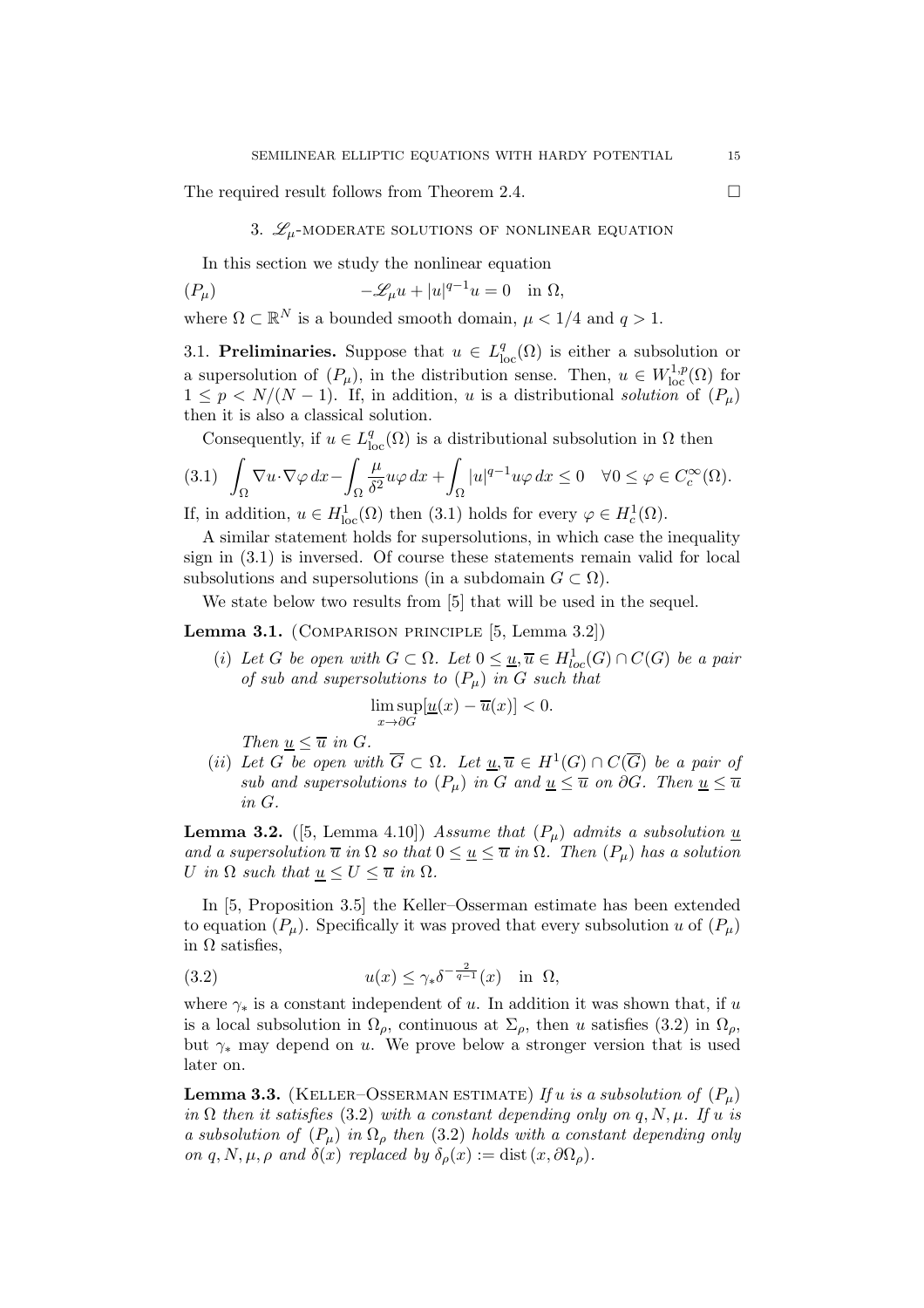*Proof.* Without loss of generality we may assume that  $u \geq 0$  because  $u_+$ is a subsolution. If  $\mu \leq 0$  then u is also a subsolution of the equation  $-\Delta u + u^q = 0$ . Therefore in this case (3.2) is a direct consequence of the classical Keller–Osserman inequality.

Now assume that  $\mu > 0$ . Let  $y \in \Omega$  and  $R = \delta(y)/2$ . Then,

$$
-\Delta u - \frac{\mu}{R^2}u + u^q \le 0 \quad \text{in } B_R(y).
$$

Therefore in  $B_R(y)$  either  $u \leq (8\mu/R^2)^{\frac{1}{q-1}}$  or  $-\Delta u + u^q/2 \leq 0$ . Hence, by Kato's inequality, the function  $v := (u - (8\mu/R^2)^{\frac{1}{q-1}})_+$  satisfies

$$
-\Delta v + v^q/2 \le 0 \quad \text{in } B_R(y).
$$

By the classical Keller–Osserman inequality,

$$
v(y) \le c(q,N)R^{-\frac{2}{q-1}}.
$$

Since  $u(y) \le v(y) + (8\mu/R^2)^{\frac{1}{q-1}}$  we conclude that

(3.3) 
$$
u(y) \le c(\mu, q, N)\delta_{\Omega}(y)^{-\frac{2}{q-1}} \quad \forall y \in \Omega.
$$

Next, let u be a subsolution in  $\Omega_{\rho}$ . As before we may assume that  $u \geq 0$ and that  $\mu > 0$ . By the first part of the proof, (3.3) holds in  $\Omega_{3\rho/4}$ . Further,

$$
-\Delta u - (4\mu/\rho^2)u + u^q \le 0 \quad \text{in } \Omega'_{\rho} = \{x : \rho/2 \le \delta(x) < \rho\}.
$$

Therefore, either  $u \leq (8\mu/\rho^2)^{\frac{1}{q-1}}$  or  $-\Delta u + u^q/2 \leq 0$ . By the same argument as before, the function  $v := (u - (8\mu/\rho^2)^{\frac{1}{q-1}})_+$  satisfies

$$
v(x) \le c(q, N)
$$
dist  $(x, \Sigma_\rho)^{-\frac{2}{q-1}} \quad \forall x : 3\rho/4 \le \delta(x) < \rho.$ 

Consequently,

(3.4) 
$$
u(x) \le c(\mu, q, N, \rho) \text{dist}(x, \partial \Omega_{\rho})^{-\frac{2}{q-1}} \quad \forall x \in \Omega_{\rho}.
$$

3.2. Moderate solutions. We study the generalised boundary trace problem  $(P^{\nu}_{\mu})$  where  $\mu < 1/4$ ,  $q > 1$  and  $\nu \in \mathcal{M}^{+}(\partial \Omega)$ . First we prove,

**Lemma 3.4.** *Let* D *be a*  $C^2$  *domain such that*  $D \in \Omega$ *. If*  $0 \le f \in C(\partial D)$ *then there exists a unique solution of the problem*

(3.5) 
$$
\begin{cases}\n-\mathscr{L}_{\mu}u + u^{q} = 0 & \text{in } D, \\
u = f & \text{on } \partial D.\n\end{cases}
$$

*Proof.* For  $u \in H^1(D)$ , let

$$
J_D(u) = \int_D \left(\frac{1}{2}|\nabla u|^2 - \frac{\mu}{2\delta_{\Omega}^2}u^2 + \frac{1}{q+1}|u|^{q+1}\right)dx.
$$

Since  $\mu \delta_{\Omega}^{-2} \in L^{\infty}(D)$ , it is standard to see that  $J_D$  is coercive and weakly l.s.c. on

$$
H_f^1(D) = \{ u \in H^1(D) : u = f \text{ on } \partial D \}.
$$

Therefore there exists a minimizer  $u_f \in H_f^1(D)$ . We may assume that  $u_f > 0$ because  $|u_f|$  too is a minimizer. The minimizer is a solution of (3.5). The uniqueness is a consequence of the comparison principle.  $\Box$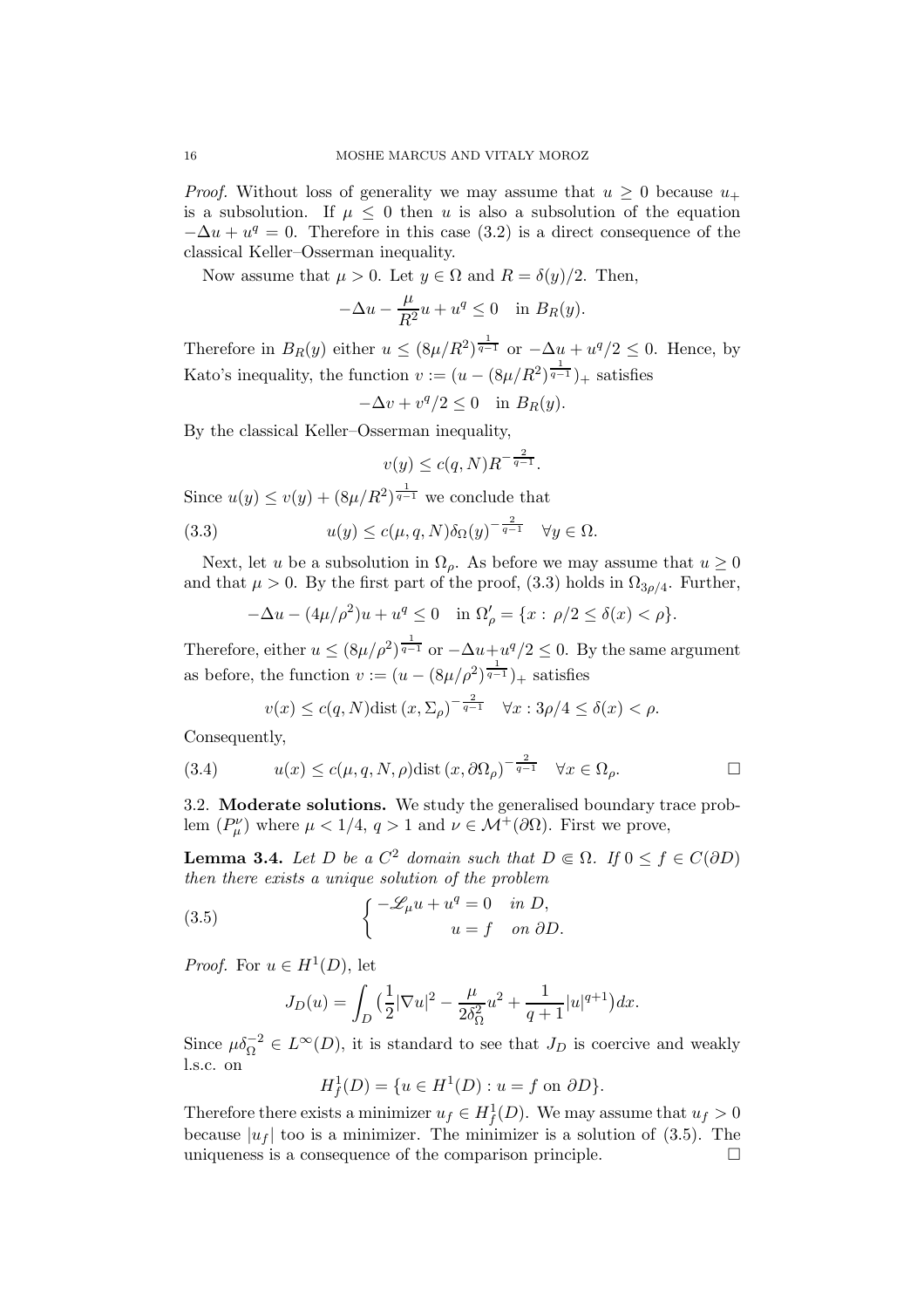Next consider the problem,

$$
(P_{\mu}^{\nu}(\rho)) \qquad \qquad \left\{ \begin{array}{rcl} -\mathscr{L}_{\mu}u + u^{q} & = & 0 & \text{in } \Omega_{\rho}, \\ & & \mathrm{tr}^{*}_{\partial\Omega}(u) & = & \nu\mathbf{1}_{\partial\Omega} =: \nu_{0}, \\ & & \mathrm{tr}_{\Sigma_{\rho}}(u) & = & \nu\mathbf{1}_{\Sigma_{\rho}} =: \nu_{\rho}. \end{array} \right.
$$

where  $\mu < 1/4$ ,  $q > 1$ ,  $\nu \in \mathcal{M}^+(\partial\Omega_\rho)$  and  $\rho \in (0, \bar{\rho}]$ .

The following result is an adaptation of [10, Theorem C] to problem  $(P^{\nu}_{\mu}(\rho))$ . Since  $C_H(\Omega_{\bar{\rho}}) = 1/4$  the result applies to every  $\mu < 1/4$ . The proof follows the argument in [10]; for the convenience of the reader it is presented below.

Proposition 3.5. Let  $\nu \in \mathfrak{M}^+(\partial \Omega_\rho)$  and assume that  $\mathbb{K}_{\mu}^{\Omega_\rho}[\nu] \in L^q_\delta$  $^q_{\delta^{\alpha_+}}(\Omega_\rho)$ *for some*  $\rho \in (0, \bar{\rho}]$ *. Then*  $(P^{\nu}_{\mu}(\rho))$  *admits a unique solution*  $U_{\nu}$ *.* 

*Proof.* Let  $\{D_n\}$  be a sequence of  $C^2$  domains such that  $\bar{D}_n \subset D_{n+1}$  and  $D_n \uparrow \Omega_{\rho}$ . Let  $u_n$  be the solution of (3.5) with  $D = D_n$  and  $f = f_n :=$  $\mathbb{K}_{\mu}^{\Omega_{\rho}}[\nu] \otimes_{D_n} \Omega$ . Since  $\mathbb{K}_{\mu}^{\Omega_{\rho}}[\nu]$  is a supersolution of the equation  $\mathscr{L}_{\mu}v + v^q = 0$  in  $\Omega_{\rho}$  it follows that  $u_n$  decreases and  $u = \lim u_n$  is a solution of this equation. We claim that u is a solution of  $(P^{\nu}_{\mu}(\rho))$ . Indeed,

(3.6) 
$$
u_n + \mathbb{G}_{\mu}^{D_n}[u_n^q] = \mathbb{P}_{\mu}^{D_n}[f_n] = \mathbb{K}_{\mu}^{\Omega_{\rho}}[\nu] \text{ in } D_n,
$$

where  $\mathbb{P}_{\mu}^{D_n}$  denotes the Poisson kernel of  $\mathscr{L}_{\mu}$  in  $D_n$ .

Since  $u_n \leq \mathbb{K}_{\mu}^{\Omega_{\rho}}[\nu] \in L_{\delta}^q$  $\delta^q_{\delta^{\alpha+}}(\Omega)$  it follows that

$$
\mathbb{G}_{\mu}^{D_n}[u_n^q] \to \mathbb{G}_{\mu}^{\Omega_\rho}[u^q].
$$

Hence, by  $(3.6)$ ,

 $Bv$ 

$$
u + \mathbb{G}_{\mu}^{\Omega_{\rho}}[u^q] = \mathbb{K}_{\mu}^{\Omega_{\rho}}[\nu] \text{ in } \Omega_{\rho}.
$$
  
Theorem 2.4,  $\text{tr}_{\partial\Omega}^*(u) = \nu \mathbf{1}_{\partial\Omega}$  and (by (2.7))  $\text{tr}_{\Sigma_{\rho}}(u) = \nu \mathbf{1}_{\Sigma_{\rho}}.$ 

The next result is an adaptation of [10, Theorem D]. We omit the proof which – except for obvious modifications – is the same as in  $[10]$ .

**Proposition 3.6.** Assume that u is a positive solution of  $(P^{\nu}_{\mu}(\rho))$ . Then

(3.7) 
$$
\lim_{x \to \partial \Omega} \frac{u(x)}{\mathbb{K}_{\mu}^{\Omega_{\rho}}[\nu_0](x)} = 1 \quad \text{non-tangentially, } \nu\text{-}a.e. \text{ on } \partial\Omega,
$$

*where*  $\nu_0 = \nu \mathbf{1}_{\partial \Omega}$ .

**Theorem 3.7.** Let  $\nu \in \mathfrak{M}^+(\partial\Omega)$  and  $\rho \in (0,\bar{\rho})$ . Let  $\nu' \in \mathfrak{M}^+(\partial\Omega_\rho)$  be *defined by*  $\nu' = \nu$  *on*  $\partial\Omega$  *and*  $\nu' = 0$  *on*  $\Sigma_{\rho}$ *. Assume that, for some*  $\rho$  *as above*,  $\mathbb{K}_{\mu}^{\Omega_{\rho}}[\nu'] \in L_{\delta}^q$  $\delta_{\alpha+}^q(\Omega_\rho)$ . Then the boundary value problem  $(P^\nu_\mu)$  admits *a solution in* Ω*.*

*Proof.* By Proposition 3.5 there exists a (unique) solution  $U_{\nu,0}$  of problem  $(P^{\nu'}_{\mu}(\rho))$ . For every  $k \geq 0$ , let  $\nu_k \in \mathfrak{M}^+(\partial\Omega_\rho)$  be the measure given by,  $\nu_k \mathbf{1}_{\partial \Omega} = \nu$  and  $\nu_k \mathbf{1}_{\Sigma_\rho} = k dS_{\Sigma_\rho}$ . By the same proposition there exists a (unique) solution  $U_{\nu,k}$  of  $(P^{\nu_k}_{\mu}(\rho))$ . Put

$$
U_{\nu,\infty} = \lim_{k \to \infty} U_{\nu,k}.
$$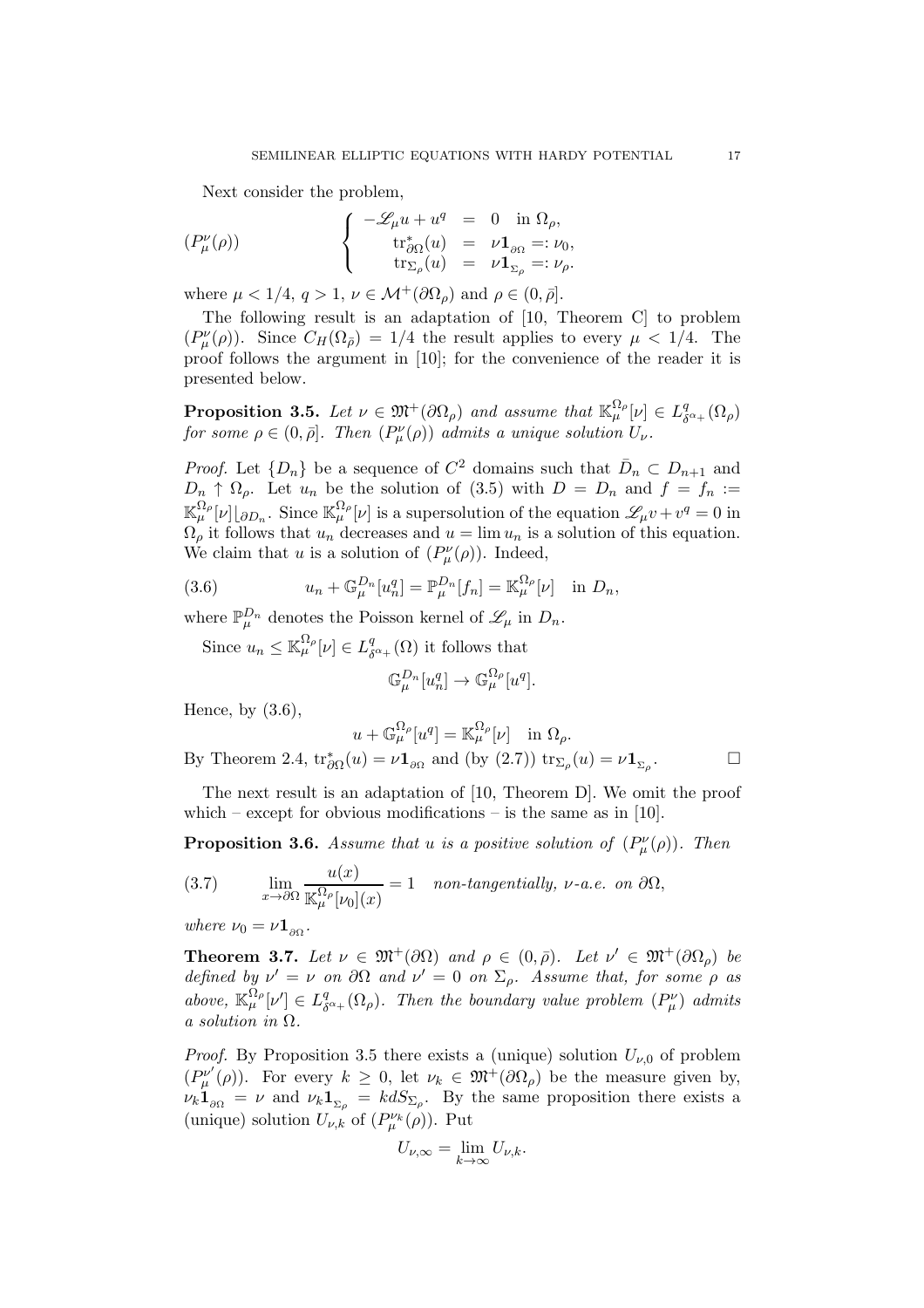Let  $R \in (0, \rho)$ . By Lemma 3.4 there exists a unique solution  $v_R$  of  $(3.5)$ in  $D_R$  with  $f = U_{\nu,0} \vert_{\Sigma_R}$ . By the comparison principle,

$$
U_{\nu,0} \le v_R \le U_{\nu,\infty}
$$
 in  $\Omega_\rho \cap D_R$ .

By Proposition 3.3 the family  $\{v_R : 0 < R < \rho\}$  is bounded in compact subsets of  $\Omega$ . Therefore there exists a sequence  $\{R_i\}$  converging to zero such that  $v_{R_j}$  converges to a solution v of the nonlinear equation in  $\Omega$ . By construction,

$$
U_{\nu,0} \leq v \leq U_{\nu,\infty}
$$
 in  $\Omega_{\rho}$ .

Therefore  $\text{tr}_{\partial\Omega}^*(v) = \nu$ .

*Remark* 3.8. If  $\mu < C_H(\Omega)$  then problem  $(P^{\nu}_{\mu})$  has at most one solution, [10, Theorem B]. However uniqueness fails when  $C_H(\Omega) < \mu < 1/4$ . It was proved in [5, Theorem 5.3] that in this case there exists a positive solution of  $(P^{\nu}_{\mu})$  with  $\nu = 0$ . An alternative, more direct proof, is presented in Appendix A.

**Proposition 3.9.** *Assume that*  $u \in L^q_{loc}(\Omega)$  *is a positive solution of*  $(P_\mu)$ *. Then the following assertions are equivalent:*

- *(i)* u *has a normalized boundary trace,*
- *(ii)* u *is a moderate solution in the sense of Definition 1.3,*
- $(iii) u \in L^q(\Omega; \delta^{\alpha_+}).$

*Proof.* The assumption implies that  $\mathscr{L}_{\mu}u \leq 0$  in  $\Omega$ . If  $\rho \in (0, \bar{\rho}]$  then, by Lemma 2.12, (i) holds if and only if u is dominated by an  $\mathscr{L}_{\mu}$ -superharmonic function in  $\Omega_{\rho}$ . Consequently, by Lemma 3.2, (i) holds if and only if u is dominated by an  $\mathscr{L}_{\mu}$ -harmonic function in  $\Omega_{\rho}$ . Thus (i) and (ii) are equivalent.

If (iii) holds then  $v := u + \mathbb{G}_{\mu}^{\Omega_{\rho}}[u^q]$  is  $\mathscr{L}_{\mu}$ -harmonic. By the representation theorem there exists  $\nu \in \mathfrak{M}(\partial \Omega_\rho)$  such that  $v = \mathbb{K}_{\mu}^{\Omega_\rho}[\nu]$ . Since  $\text{tr}^*_{\partial \Omega} \mathbb{G}_{\mu}^{\Omega_\rho}[\nu] =$ 0 it follows that  $\nu\mathbf{1}_{\partial\Omega}$  is the normalized boundary trace of u. Conversely if (ii) holds then by Theorem 2.8  $\mathscr{L}_{\mu}u = u^q \in \mathfrak{M}^+_{\delta^{q+}}(\Omega_\rho)$  which is the same as (iii).  $\Box$ 

3.3. Critical exponents. The next result provides necessary and sufficient conditions in order that a positive measures  $\nu \in \mathfrak{M}^+(\partial\Omega)$  satisfy,

(3.8) 
$$
\mathbb{K}_{\mu}^{\Omega_{\rho}}[\nu] \in L_{\delta^{\alpha_{+}}}^{q}(\Omega_{\rho}) \text{ for some } \rho > 0.
$$

Let  $\Gamma_a(x-y) = |x-y|^{-(N-a)}$  denote the Riesz kernel of order  $0 < a < N$ in  $\mathbb{R}^N$ .

**Proposition 3.10.** *Let*  $\nu \in \mathcal{M}^+(\partial\Omega)$ *.* 

*(i)* If  $\Gamma_1 * \nu \in L^q$  $S_{\delta^{1+(q-1)\alpha_{-}}}^q(\Omega)$  then  $\nu$  satisfies (3.8). (*ii*) Assume  $\mu \geq 0$ . If v satisfies (3.8) then  $\mathbb{P}_0^{\Omega}[\nu] \in L^q_{\delta}$  $^q_{\delta^{1+(q-1)\alpha_-}}(\Omega).$ *Here*  $P_0^{\Omega}$  *is the Poisson kernel of*  $-\Delta$  *in*  $\Omega$ *:*  $P_0^{\Omega}(x, y) = \delta(x)|x - y|^{-N}$ *.*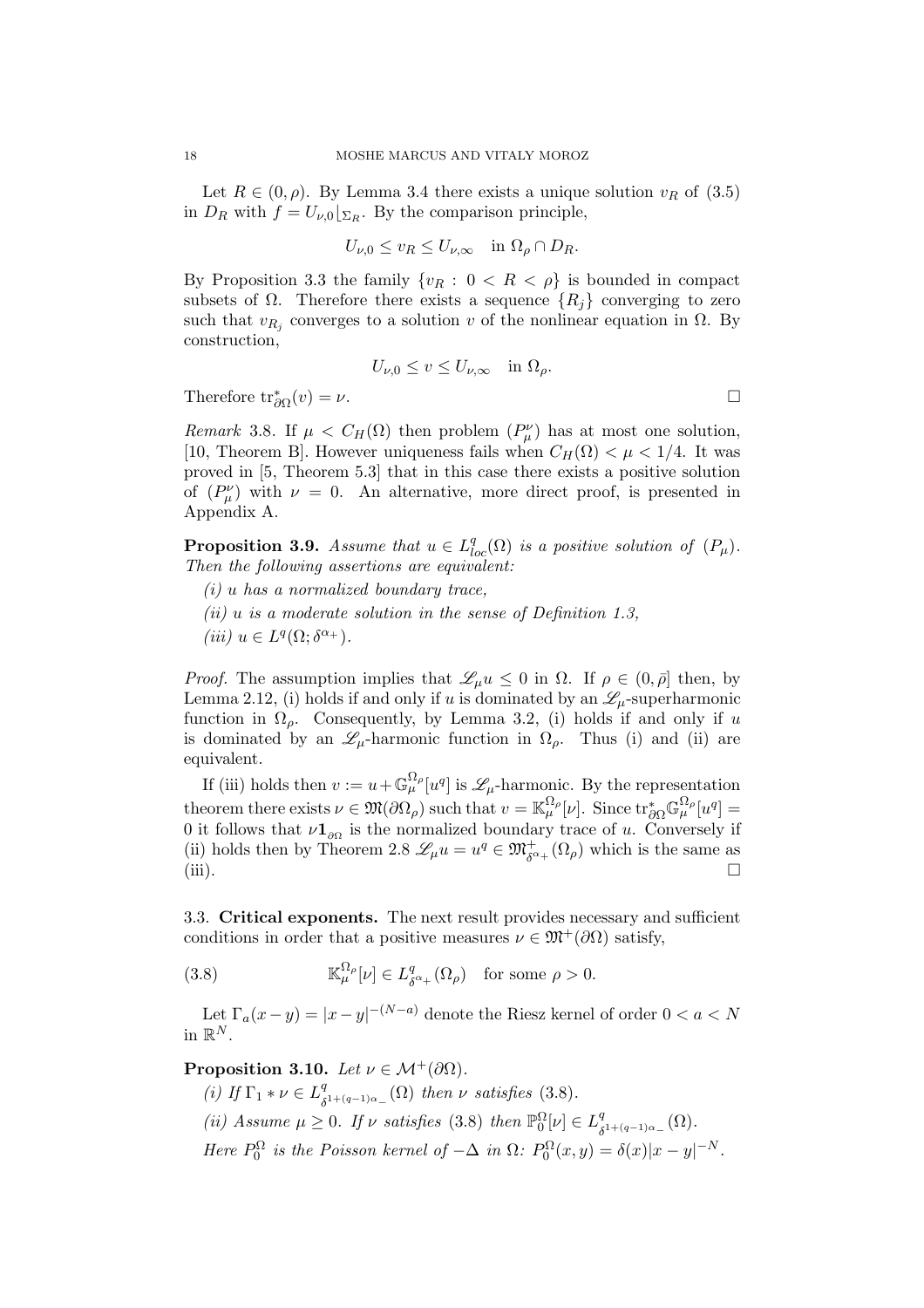*Proof.* By (2.13),

(3.9) 
$$
K^{\Omega_{\rho}}_{\mu}(x,y) \sim \frac{\delta(x)^{\alpha_{+}}}{|x-y|^{N-2\alpha_{-}}} \sim \delta(x)^{\alpha_{-}} P_{0}^{\Omega}(x,y) \left(|x-y|/\delta(x)\right)^{2\alpha_{-}} \sim \delta(x)^{\alpha_{-}} \Gamma_{1}(x-y) \left(|x-y|/\delta(x)\right)^{-1+2\alpha_{-}},
$$

for every  $(x, y) \in \Omega_{\rho/2} \times \partial \Omega$ .

For every  $\mu < 1/4$  we have  $-1+2\alpha_- < 0$ . Consequently,

(3.10) 
$$
K^{\Omega_{\rho}}_{\mu}(x,y) \le c\delta(x)^{\alpha_{-}}\Gamma_1(x-y) \quad \forall (x,y) \in \Omega_{\rho/2} \times \partial\Omega.
$$

Hence,

$$
\|\mathbb{K}_{\mu}^{\Omega_{\rho}}\nu\|_{L^q_{\delta^{\alpha_+}}(\Omega_{\rho/2})}^q \leq c \int_{\Omega_{\rho/2}} \Big(\int_{\partial\Omega} \Gamma_1(x-y) d\nu(y)\Big)^q \delta(x)^{q\alpha_-+\alpha_+} dx.
$$

This proves (i).

If  $\mu \geq 0$ , so that  $\alpha_{-} \geq 0$  then, by (3.9),

(3.11) 
$$
K_{\mu}^{\Omega_{\rho}}(x,y) \ge c\delta(x)^{\alpha_{-}} P_{0}^{\Omega}(x,y) \quad \forall (x,y) \in \Omega_{\rho/2} \times \partial \Omega.
$$

Therefore

$$
\|\mathbb{K}_{\mu}^{\Omega_{\rho}}[\nu]\|_{L^q_{\delta^{\alpha_+}}(\Omega_{\rho/2})}^q \geq c \int_{\Omega_{\rho/2}} \Big(\int_{\partial\Omega} P_0^{\Omega}(x,y) d\nu(y)\Big)^q \delta(x)^{q\alpha_-+\alpha_+} dx.
$$

This proves (ii).  $\Box$ 

Using this result we provide a necessary and sufficient condition for the existence of positive moderate solutions of  $(P_\mu)$ .

## **Proposition 3.11.** *Let*  $\nu \in \mathcal{M}^+(\partial\Omega)$ *.*

*(i)* If  $\alpha_{-} > -\frac{2}{a-}$  $\frac{2}{q-1}$  then the boundary value problem  $(P^{\nu}_{\mu})$  has a solution *for every measure*  $\nu = f dS_{\partial\Omega}$  *such that*  $f \in L^1(\partial\Omega)$ *.* 

(*ii*) If  $\alpha_- \leq -\frac{2}{q-1}$  then, for every  $\nu \geq 0$ ,  $(P_\mu^\nu)$  has no solution.

*Remark.* When  $\mu > 0$  and consequently  $\alpha > 0$ , the condition in (i) holds for every  $q > 1$ .

*Proof.* Let  $\nu = f dS_{\partial\Omega}$  and  $f \in L^{\infty}(\partial\Omega)^{+}$ . Let  $x \in \Omega_{\beta_0}$  and pick  $x' \in \partial\Omega$ such that  $|x'-x| = \delta(x)$ . Then, (3.12)

$$
\int_{\partial\Omega} |x-y|^{1-N} f(y) dS(y) \le c \|f\|_{L^{\infty}} \Big( \int_{\substack{y\in\partial\Omega \\ |x'-y|\ge \delta(x)}} |x'-y|^{1-N} dS(y) + 1 \Big)
$$
  

$$
\le c \|f\|_{L^{\infty}} (1 + |\ln \delta(x)|) \le c' \|f\|_{L^{\infty}} |\ln \delta(x)|,
$$

where c' is independent of x. Therefore, if  $(q-1)\alpha_{-}+1 > -1$  then  $\Gamma_1 * \nu \in$  $L^q_s$  $\delta^{1+(q-1)\alpha}$  (Ω). Consequently, by Proposition 3.10 (i) and Theorem 3.7, problem  $(P^{\nu}_{\mu})$  has a solution.

Next, let  $f \in L^1(\partial\Omega)^+$  and  $\nu = f dS_{\partial\Omega}$ . If  $\nu_n = \min(f, n) dS_{\partial\Omega}$  then problem  $(P^{\nu_n}_{\mu})$  has a solution  $u_n$  and the sequence  $\{u_n\}$  is non-decreasing. In view of the Keller–Osserman estimate  $(3.2)$ ,  $\{u_n\}$  converges to a solution u of  $(P^{\nu}_{\mu})$ . This proves (i).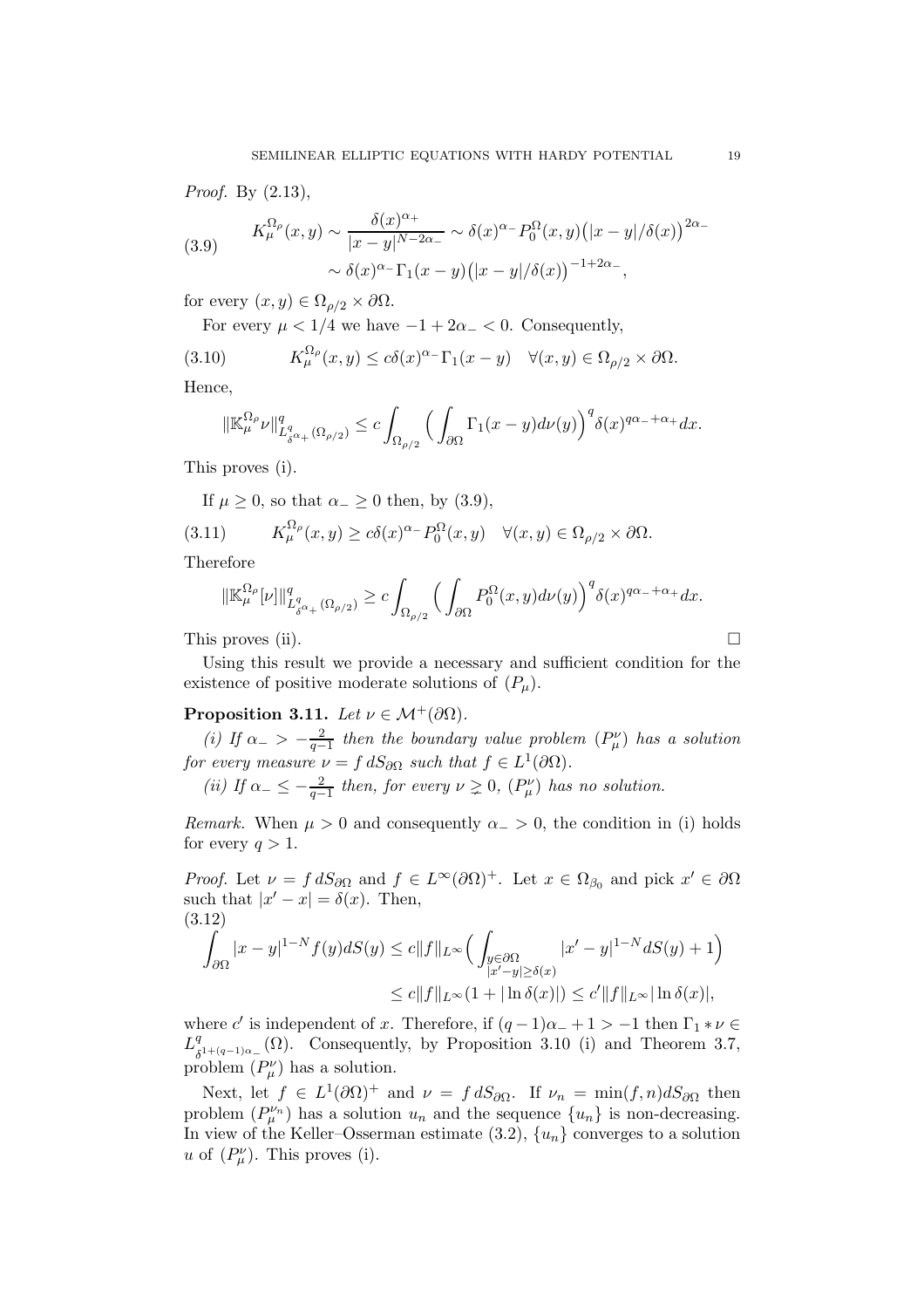We turn to part (ii). Suppose that  $\alpha_- \leq -\frac{2}{q-1}$  and that there exits  $\nu \in \mathcal{M}^+(\partial\Omega) \setminus \{0\}$  such that problem  $(P_\mu^\nu)$  has a solution u. Then, there exists  $c > 0$  such that

$$
c\beta^{-\frac{2}{q-1}} \leq c\beta^{\alpha_{-}} \leq \int_{\Sigma_{\beta}} \mathbb{K}_{\mu}^{\Omega_{\rho}}[\nu] dS \quad \forall \beta \in (0, \beta_{0}).
$$

Since  $u = -\mathbb{G}_{\mu}[u^q] + \mathbb{K}_{\mu}[\nu]$  and  $\text{tr}_{\partial\Omega}^*(\mathbb{G}_{\mu}[u^q]) = 0$  it follows that, for sufficiently small  $\beta_1$ ,

(3.13) 
$$
c\beta^{\alpha_-} \leq \int_{\Sigma_{\beta}} u dS \quad \forall \beta \in (0, \beta_1).
$$

But, by the Keller-Osserman estimate,  $u(x) \le c_1 \delta(x)^{-\frac{2}{q-1}}$  so that

(3.14) 
$$
c\beta^{\alpha_-} \leq \int_{\Sigma_{\beta}} u dS \leq c_2 \beta^{-\frac{2}{q-1}} \quad \forall \beta \in (0, \beta_1).
$$

If  $\alpha_- < -2/(q-1)$  we reached a contradiction. If  $\alpha_- = -2/(q-1)$  then, in view of the Keller-Osserman estimate (3.2) we conclude that  $u(x) \sim$  $\delta(x)^{-\frac{2}{q-1}}$ . This implies that  $u \sim U_{max}$  (= the maximal solution of  $-\mathscr{L}_{\mu}v$  +  $v^q = 0$ ). Thus sup  $U_{max}/u := c < \infty$ . Now cu is a supersolution and, if v is the largest solution dominated by cu then  $\text{tr}^*(v) = c \text{tr}^*(u) = c \nu$ . It follows that  $U_{max} \leq v$  which is impossible.  $\square$ 

*Remark* 3.12. When  $\mu > 0$  – and consequently  $\alpha_{-} > 0$  – the condition in (i) holds trivially for every  $q > 1$ . However, if  $\mu < 0$  and

$$
q\geq q_{\mu}^*:=1-\frac{2}{\alpha_-}
$$

then equation  $(P_\mu)$  has no moderate solution except for the trivial solution. **Lemma 3.13.** *Let*  $\mu < C_H(\Omega)$  *and put* 

$$
q_{\mu,c} = \frac{N+1-\alpha_-}{N-1-\alpha_-}.
$$

*Then, for*  $y \in \partial\Omega$ *,* 

$$
K^{\Omega}_{\mu}(\cdot, y) \in L^{q}(\Omega, \delta^{\alpha+}) \Longleftrightarrow q < q_{\mu,c}.
$$

*For every*  $q \in (1, q_{\mu,c})$  *there exists a number*  $c = c(q, N, \mu)$  *such that* (3.15)  $||K_{\mu}^{\Omega}[\nu]||$ L  $\frac{N+\alpha_+}{N-1-\alpha_-}(\Omega,\delta^{\alpha_+})$  $\leq c\|\nu\| \quad \forall \nu \in \mathfrak{M}(\partial\Omega).$ 

*Proof.* Recall that

(3.16)  $K_{\mu}^{\Omega}(x, y) \sim |x - y|^{2-N-\alpha_+} (\delta(x)/|x - y|)^{\alpha_+} = \delta(x)^{\alpha_+}|x - y|^{2\alpha_- - N},$ (see [10, Section 2.2]). Therefore,

$$
c'(\frac{\delta(x)}{|x-y|})^{\alpha+}|x-y|^{1+\alpha-|N|} \le K_{\mu}(x,y) \le c|x-y|^{1+\alpha-|N|}.
$$

It follows that  $K_{\mu}(\cdot, y) \in L^{q}(\Omega, \delta^{\alpha_{+}})$  if and only if

$$
I:=\int_0^1 t^{q(1+\alpha_--N)}t^{\alpha_+}t^{N-1}dt<\infty
$$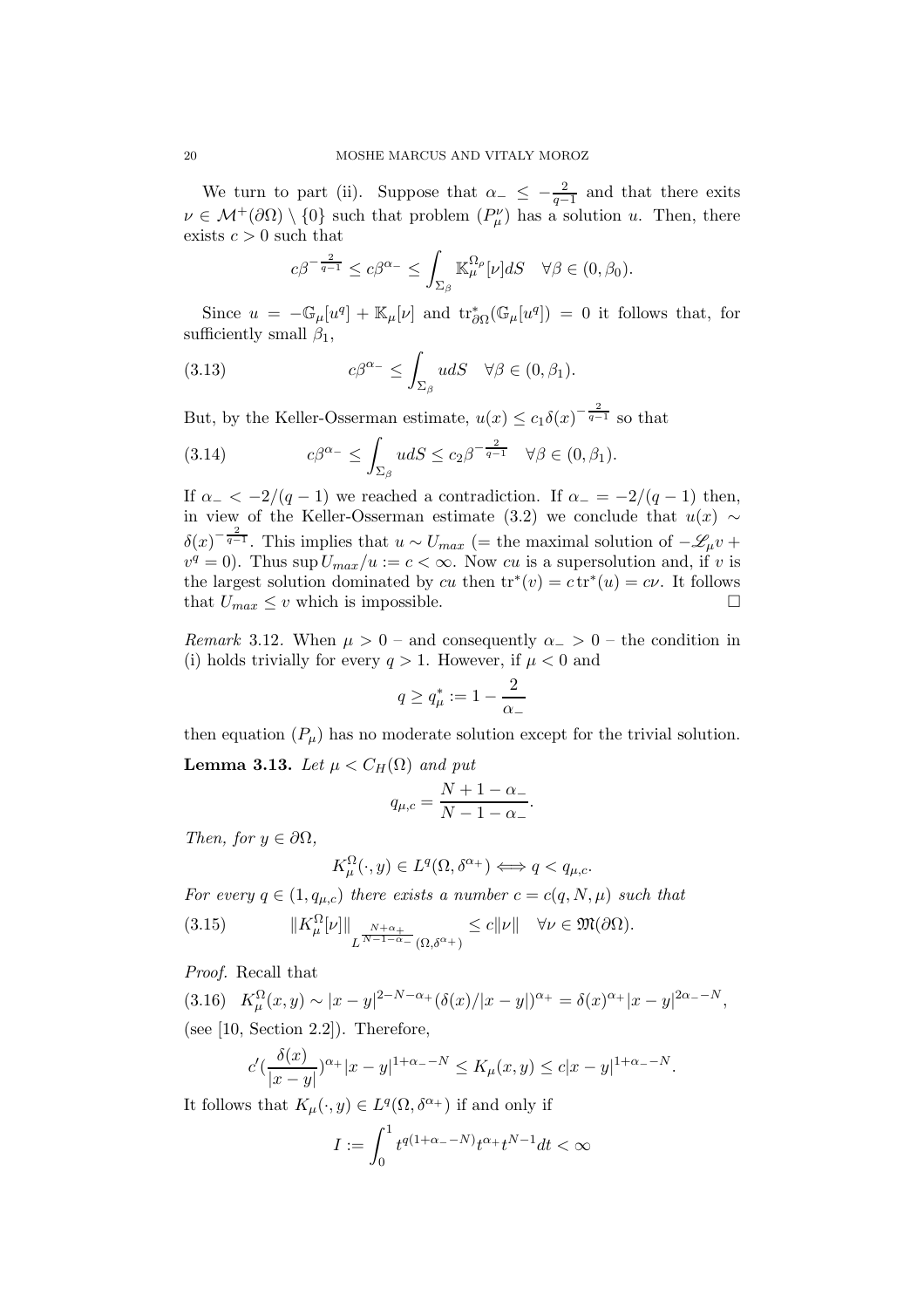and

$$
||K_{\mu}(\cdot,y)||_{L^{q}(\Omega,\delta^{\alpha_{+}})} \sim I.
$$

A simple computation shows that  $I < \infty$  if and only if

$$
q < q_{\mu,c} = \frac{N+1-\alpha_-}{N-1-\alpha_-}.
$$

Finally,

$$
||K^{\Omega}_{\mu}[\nu]||_{L^{q}(\Omega,\delta^{\alpha_{+}})} \leq \int_{\partial\Omega} ||K_{\mu}(\cdot,y)||_{L^{q}(\Omega,\delta^{\alpha_{+}})} d|\nu|(y) \leq c||\nu||.
$$

**Corollary 3.14.** Let  $\mu < 1/4$ . If  $1 < q < q_{\mu,c}$  then the boundary value *problem*  $(P^{\nu}_{\mu})$  *has a solution for every Borel measure*  $\nu$ *. Moreover, if*  $q \geq q_{\mu,c}$ *then problem*  $(P^{\nu}_{\mu})$  *has no solution when*  $\nu$  *is the Dirac measure.* 

*Proof.* In view of Lemma 3.13, the first assertion follows from Theorem 3.7. The second assertion follows from Proposition 3.6.

APPENDIX A. NON-UNIQUENESS FOR  $C_H(\Omega) < \mu < 1/4$ 

We are going to show that for  $C_H(\Omega) < \mu < 1/4$  the problem

$$
(P^0_\mu) \qquad \qquad \left\{ \begin{array}{rcl} -\mathscr{L}_\mu u + u^q & = & 0 \quad \text{in} \ \Omega, \\ t r^*_\mu(u) & = & 0, \end{array} \right.
$$

admits a nontrivial solution. This was proved in [5, Theorem 5.3]. Here we provide a more direct argument.

Recall that if  $C_H(\Omega) < 1/4$  then the operator  $-\mathscr{L}_{C_H(\Omega)}$  admits a positive ground state solution  $\phi_H \in H_0^1(\Omega)$  such that  $-\mathscr{L}_{C_H(\Omega)} \dot{\phi}_H = 0$  in  $\Omega$ , see [9].

**Proposition A.1.** *Assume that*  $C_H(\Omega) < \mu < 1/4$  *and*  $q > 1$ *. Then*  $(P^0_\mu)$ *admits a positive solution* U<sup>0</sup> *such that*

$$
\liminf_{x \to \partial \Omega} \frac{U_0(x)}{\phi_H(x)} > 0.
$$

*Proof.* Since  $-\mathscr{L}_{C_H(\Omega)}\phi_H = 0$  in  $\Omega$ , for a small  $\tau > 0$  we obtain

$$
-\mathscr{L}_{\mu}(\tau\phi_H) + (\tau\phi_H)^q = -\frac{\mu - C_H(\Omega)}{\delta^2}(\tau\phi_H) + (\tau\phi_H)^q \le 0 \quad \text{in } \Omega,
$$

so that  $\tau \phi_H$  is a subsolution for  $(P^0_\mu)$  in  $\Omega$ .

Fix  $\rho \in (0, \bar{\rho}]$ . Similarly to the proof of Theorem 3.7, for every  $k \geq 0$ denote  $\nu_{\rho,k} = k dS_{\Sigma_{\rho}}$  and let  $\nu \in \mathfrak{M}^+(\partial \Omega_\rho)$  be the measure such that  $\nu \mathbf{1}_{\partial \Omega} =$ 0 and  $\nu \mathbf{1}_{\Sigma_o} = \nu_{\rho,k}$ . By Proposition 3.5 there exists a (unique) solution of  $(P^{\nu}_{\mu}(\rho))$  with this boundary data. Denote this solution by  $U_{0,k}$  and put

$$
U_{0,\infty} = \lim_{k \to \infty} U_{0,k}.
$$

Let  $R \in (0, \rho)$ . By Lemma 3.4 there exists a unique solution  $v_R$  of (3.5) in  $D_R$  with  $f = 2U_{0,\infty}$  on  $\Sigma_R$ . We define,

$$
\overline{u} := \min\{U_{0,\infty}, u_R\} \quad \text{in } D_R \cap \Omega_\rho.
$$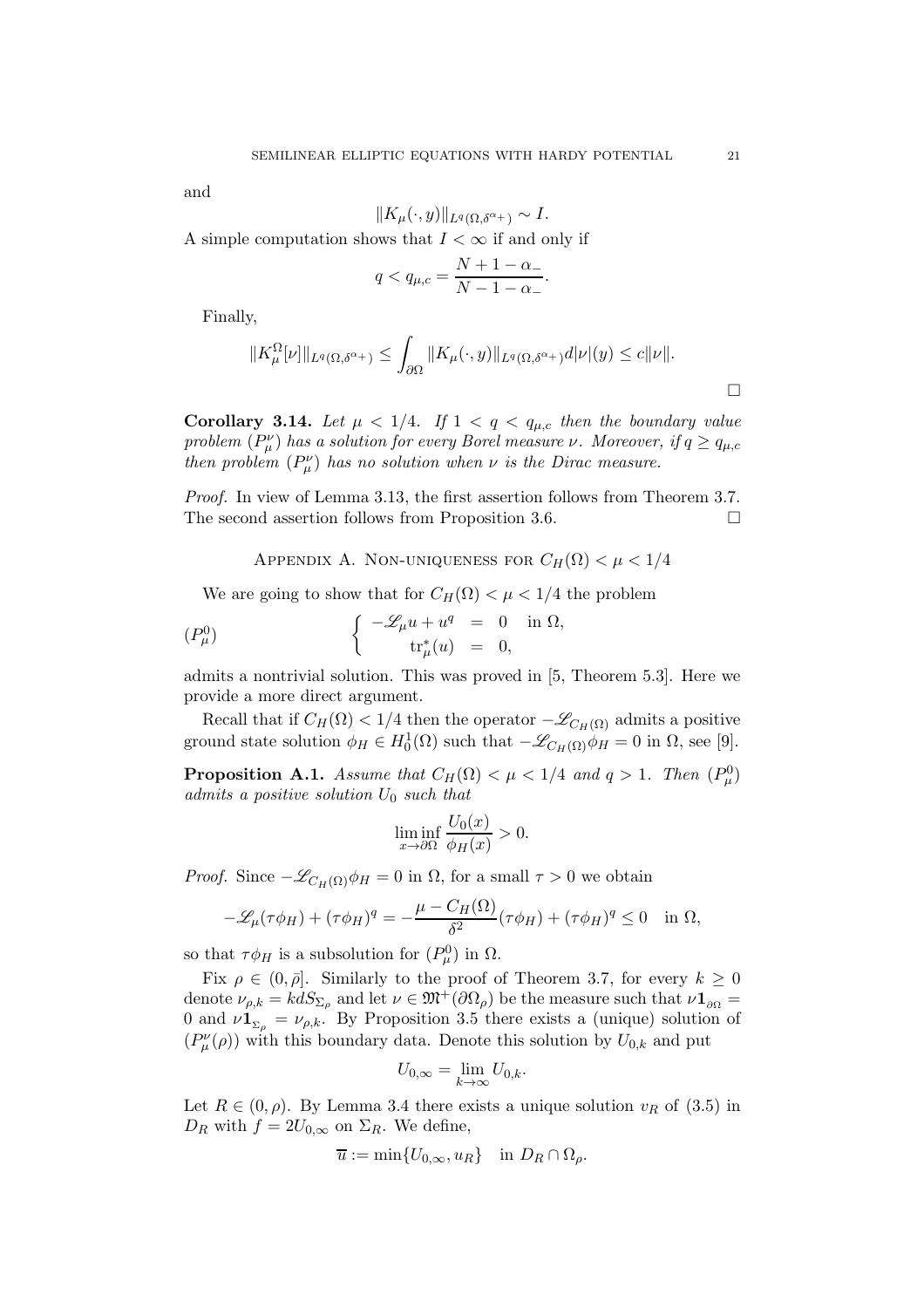Then  $\overline{u}$  is a supersolution of  $(P_\mu)$  in  $D_R \cap \Omega_\rho$ ,  $\overline{u} = U_{0,\infty}$  in  $D_R \cap \Omega_{\rho'}$  for some  $\rho' \in (R, \rho)$  and  $\overline{u} = u_R$  in  $D_{R'} \cap \Omega_\rho$  for some  $R' \in (R, \rho')$ . Therefore setting  $\overline{u} = u_R$  in  $\Omega \backslash \Omega_\rho$  and  $\overline{u} = U_{0,\infty}$  in  $\Omega \backslash D_R$  provides an extension (still denoted by  $\overline{u}$ ) that is a supersolution of  $(P_{\mu})$  in  $\Omega$ . As  $\overline{u} = U_{0,\infty}$  in a neighborhood of  $\partial\Omega$  it follows that  $\overline{u} \sim \delta^{\alpha_+}$  in such a neighborhood. On the other hand  $\phi_H \sim \delta^{a_+}$  where  $a_+ := \frac{1}{2} + \sqrt{\frac{1}{4} - C_H(\Omega)}$ . As  $C_H(\Omega) < \mu$  it follows that  $\alpha_+ < a_+$  so that  $\delta^{\alpha_+} > \delta^{a_+}$ . Therefore  $\tau \phi_H < \overline{u}$  near  $\partial \Omega$  and therefore, by Lemma 3.1, everywhere in  $\Omega$ . Finally by Lemma 3.2 we conclude that there exists a solution  $U_0$  of  $(P_\mu)$  in  $\Omega$  such that  $\tau \phi_H < U_0 < \overline{u}$ . Thus  $U_0$  is a positive solution such that  $tr^*(U_0) = 0$ .

Acknowledgements. The first author wishes to acknowledge the support of the Israel Science Foundation, funded by the Israel Academy of Sciences and Humanities, through grant 91/10. Part of this work was carried out during the visit of the second author to Technion, supported by the Joan and Reginald Coleman-Cohen Fund. VM is grateful to Coleman-Cohen Fund and Technion for their support and hospitality.

The authors wish to thank Catherine Bandle and Yehuda Pinchover for many fruitful discussions.

#### **REFERENCES**

- [1] A. Ancona, Comparaison des mesures harmoniques et des fonctions de Green pour des opérateurs elliptiques sur un domaine lipschitzien, C. R. Acad. Sci. Paris Sér. I Math. 294 (1982), no. 15, 505–508 (French, with English summary).
- [2]  $\_\_\_\_\_\$ n, Negatively curved manifolds, elliptic operators, and the Martin boundary, Ann. of Math. (2) 125 (1987), no. 3, 495–536.
- [3]  $\_\_\_\_\_\$ , Théorie du potentiel sur les graphes et les variétés, École d'été de Probabilités de Saint-Flour XVIII—1988, Lecture Notes in Math., vol. 1427, Springer, Berlin, 1990, pp. 1–112 (French).
- [4]  $\Box$ , First eigenvalues and comparison of Green's functions for elliptic operators on manifolds or domains, J. Anal. Math. 72 (1997), 45–92.
- [5] C. Bandle, V. Moroz, and W. Reichel, 'Boundary blowup' type sub-solutions to semilinear elliptic equations with Hardy potential, J. Lond. Math. Soc.  $(2)$  77  $(2008)$ , no. 2, 503–523.
- [6] H. Brezis and M. Marcus, Hardy's inequalities revisited, Ann. Scuola Norm. Sup. Pisa Cl. Sci. (4) 25 (1997), no. 1-2, 217–237 (1998).
- [7] S. Filippas, L. Moschini, and A. Tertikas, Sharp two-sided heat kernel estimates for  $critical Schrödinaer operators on bounded domains, Comm. Math. Phys. 273 (2007).$ no. 1, 237–281.
- [8] K. T. Gkikas and L. Véron, *Boundary singularities of solutions of semilinear elliptic* equations with critical Hardy potentials, Nonlinear Anal. 121 (2015), 469–540.
- [9] M. Marcus, V. J. Mizel, and Y. Pinchover, On the best constant for Hardy's inequality  $in \mathbb{R}^n$ , Trans. Amer. Math. Soc. 350 (1998), no. 8, 3237-3255.
- [10] M. Marcus and P.-T. Nguen, Moderate solutions of semilinear elliptic equations with Hardy potential, Ann. Inst. H. Poincaré Anal. Non Linéaire (2015) doi: 10.1016/j.anihpc.2015.10.001 (available online).
- [11] M. Marcus and L. Véron, Nonlinear second order elliptic equations involving measures, De Gruyter Series in Nonlinear Analysis and Applications, vol. 21, De Gruyter, Berlin, 2014.